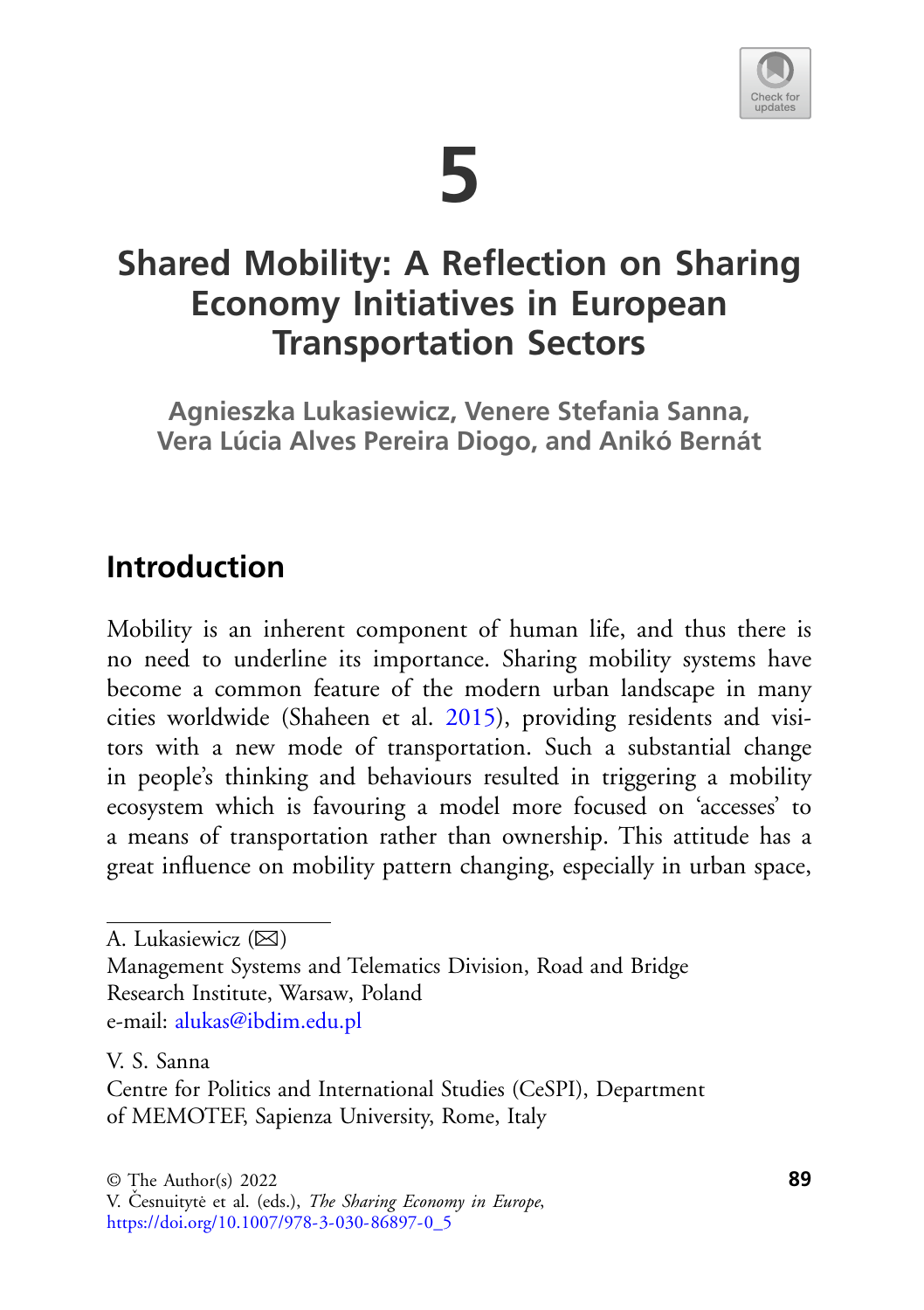where sharing can assume a number of forms: (1) purchase a service pay for a ride (ride-sharing); (2) exchange a service (car-pooling); (3) renting—a vehicle can be rented rather than purchased (car-sharing); (4) lending—a vehicle can be borrowed or loaned (car-sharing); (5) subscribing—people can become members of a car-sharing scheme (carsharing); and (6) donating—people can give free rides in their vehicle (car-pooling) (Standing et al. [2019\)](#page-23-0).

The concept of shared-use mobility systems dates back to the 1960s in Europe. The idea has spread over the years, contributing both to a substantial reduction in the individual use of private vehicles and by integrating itself into urban public transportation systems. Some European public entities also have experience with a wide range of public–private partnership arrangements in this sphere. Various definitions of shared mobility can be found in the literature. Machado et al. [\(2018\)](#page-21-0) widely define shared mobility as trip alternatives aiming to maximise the utilisation of the mobility resources that society can pragmatically afford, disconnecting their usage from ownership. Thus, shared mobility is the short-term access to shared vehicles related to the user's needs and convenience. The majority of authors agree that shared mobility is characterised by the sharing of a vehicle, therefore 'access' instead of ownership, and the use of technology to connect users and providers (Crozet et al. [2019;](#page-19-0) Santos [2018\)](#page-22-1). Such access is typically facilitated by a digital platform.

This chapter adopts the definition suggested by Shaheen and coauthors [\(2015\)](#page-22-0), who affirm that shared mobility is 'the shared use of a vehicle, bicycle, or another mode—enabling users to gain short-term access to transportation modes on an 'as-needed' basis. New forms of

V. L. A. P. Diogo

A. Bernát TÁRKI Social Research Institute, Budapest, Hungary e-mail: [bernat@tarki.hu](mailto:bernat@tarki.hu)

Department Polytechnic Institute of Porto, iNED Center for Research and Innovation On Education, Porto, Portugal e-mail: [veradiogo@ese.ipp.pt](mailto:veradiogo@ese.ipp.pt)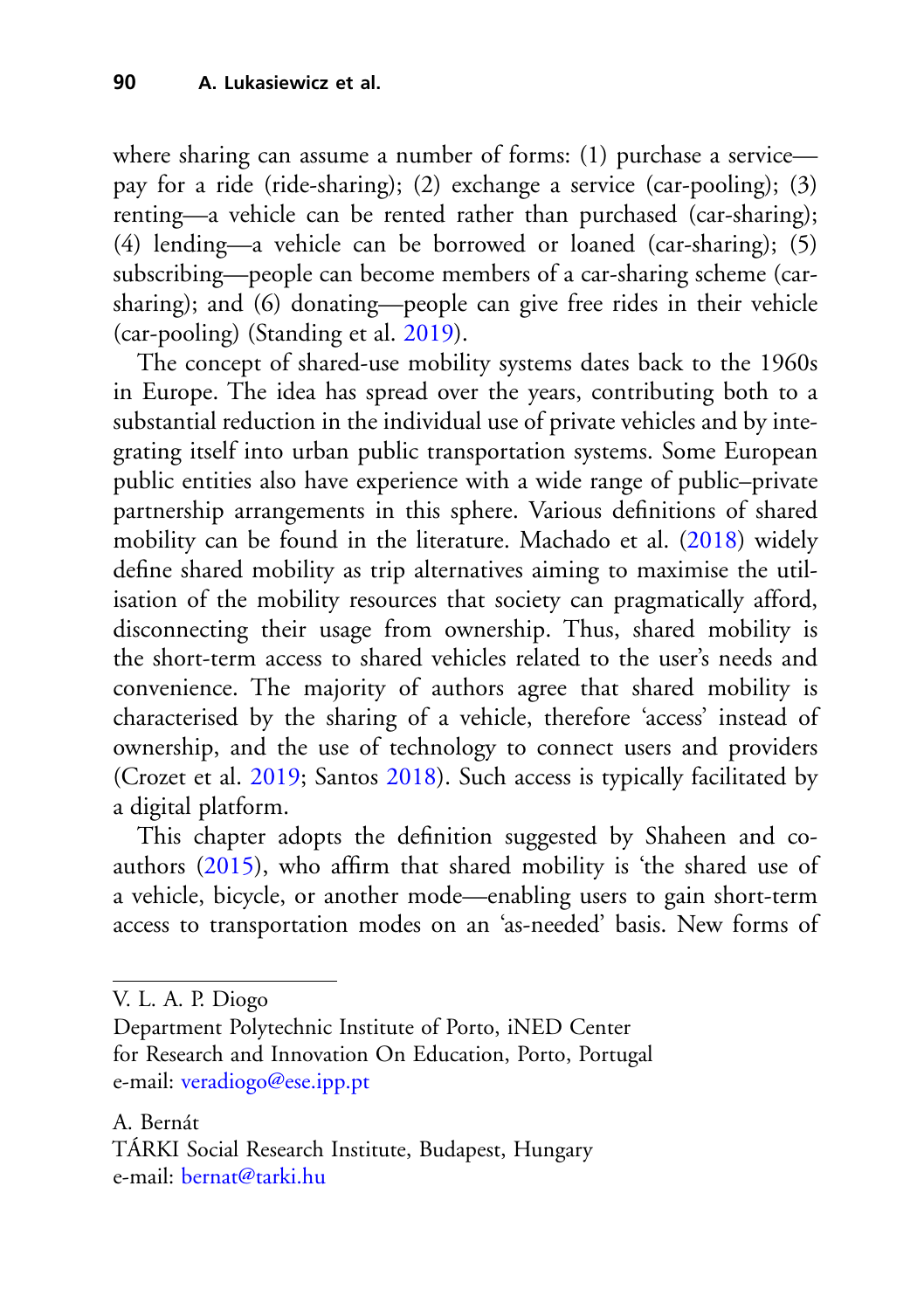'mobility 2.0' range from the more traditional bike and car, scooter, van and on-demand ride services—used for both person transport and for goods and urban freight deliveries—to more innovative solutions such as e-scooter services and car park sharing. The shared mobility sector is part of the wider 'collaborative and sharing economy' defined in the European agenda (European Commission [2016\)](#page-20-0). The question arises how the sharing and collaborative economy and, in particular, the shared mobility systems influence the path towards sustainable development.

In 2016 the CIVITAS Forum Network published a *Policy Note* in which the most relevant impacts that shared mobility services have on cities have been identified and related to the three main pillars of sustainability: environmental, social and economic. Moreover, the study claims that there is an increase in mobility services coordination, leading to the generation of a 'mobility ecosystem', which means that mobility is considered as a single, consistent service, rather than a series of different and separate set of services (CIVITAS [2016\)](#page-19-1). That indicates its relationship with the concept of 'mobility as a service' (MaaS).

Nevertheless, sustainability in the transport sector is hard to achieve because different stakeholders, characterised by contrasting interests, are involved—and this is particularly the case of some sharing services such as Uber, which caused a number of conflicts among stakeholders and therefore raised criticisms. Moreover, the infrastructure for different, and new forms of transport, such as electric scooters, is limited, and that can generate additional competition.

Certainly, 2020 will be remembered as the year of the outbreak of the COVID-19 virus in Europe. Because of the risk of infection, the need for social distance, and lockdown, the pandemic has triggered a shift in users' priorities in relation to mobility. A change in travel behaviour and the use of shared mobility was observed, with travellers inclined to put more trust in private transport. Inevitably, the changeability and uncertainty of the current situation suggest there will be a further evolution of mobility habits, including rethinking the use of shared mobility altogether. As a matter of fact, users that want to avoid COVID-19 transmission might eventually come to view ride-sharing as a good alternative to more congested forms of mobility that make social distance difficult, such as public transportation (Andersson et al. [2020\)](#page-18-0).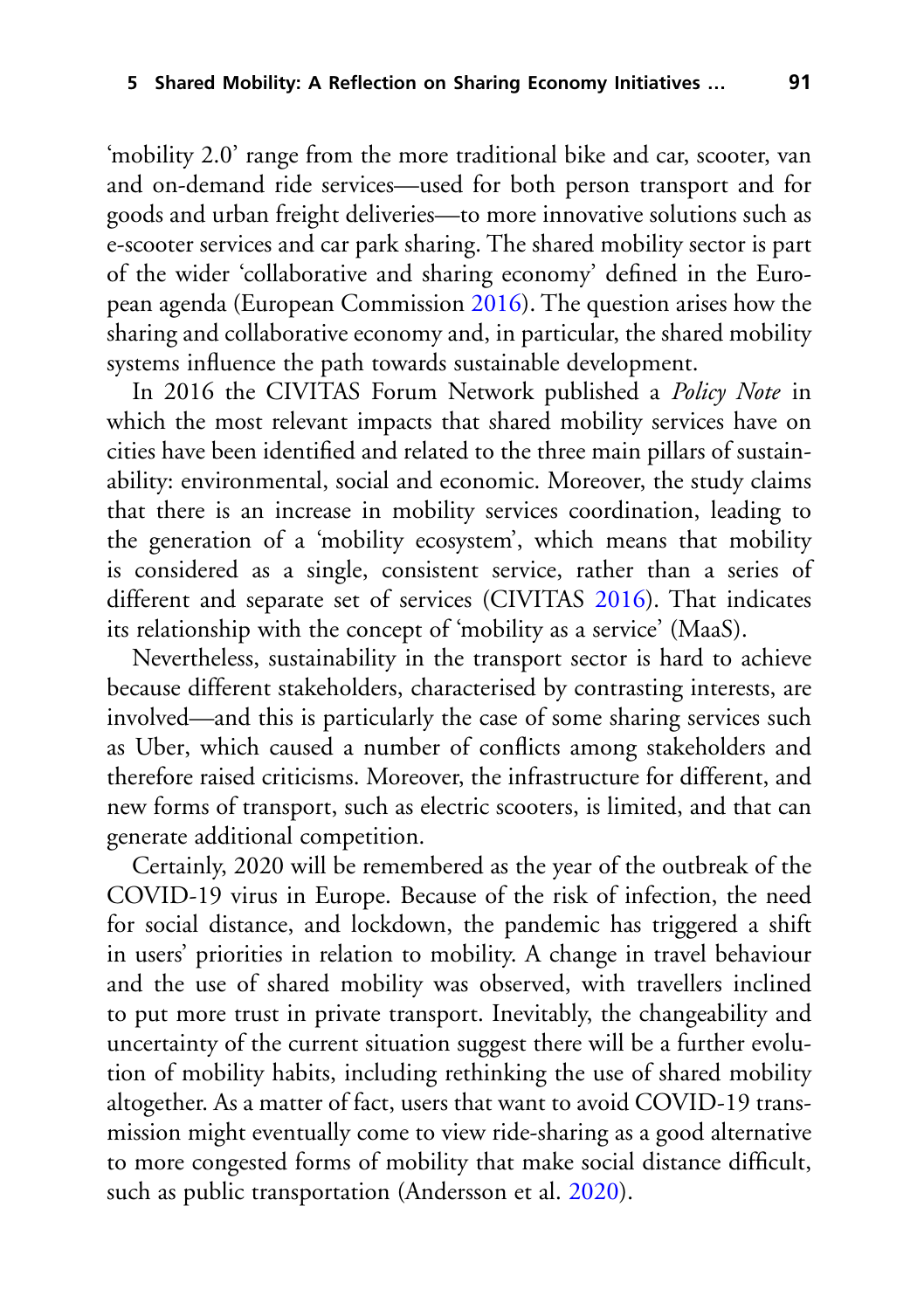## **Applying the Stakeholder Approach to Shared Mobility**

The World Commission on Environment and Development of the United Nations [\(1987\)](#page-23-1) set the foundation for the sustainability concept by stating that, in its broadest sense, a sustainable development strategy aims at promoting harmony among human beings and between humanity and nature, entailing that for sustainability, society and environment are crucial elements, in addition to the economy. Building on this, a first sustainability concept was developed by Elkington [\(1999\)](#page-19-2) as the 'triple bottom line' or 'Triple-P (People, Planet, Profit)' model, regarding sustainability as the balance between economic, social, and environmental issues.

In 2015, all the member states of the United Nations approved the 2030 Agenda for Sustainable Development. This broad action program aims to end poverty, protect the planet and ensure prosperity for all, and includes 17 Sustainable Development Goals (SDGs), for a total of 169 'targets' or milestones to be met by 2030 with the intention of leaving no one behind (UNPF [2015\)](#page-23-2). Sustainable transport is a theme that crosses numerous development objectives; it is a prerequisite to progress in realising the promise of the Agenda and is fundamental to achieve those targets related, for example, to healthy living, air quality and the reduction of air pollution. Transport is therefore causally linked with Goals such as number 3 (health and well-being), 9 (industry, innovation and infrastructures), 11 (sustainable cities and communities), and 13 (fight against climate change). Of big significance is the shift from a focus on providing mobility based on individual motorised transport and improved traffic speed to the idea of access to transport, prioritising people and their quality of life, with strong attention to safety and social equity (United Nations [2016\)](#page-23-3). According to the High-Level Advisory Group created by the UN, sustainable transport is 'the provision of services and infrastructure for the mobility of people and goods—economic and social development to benefit today's and future generations—in a manner that is safe, affordable, accessible, efficient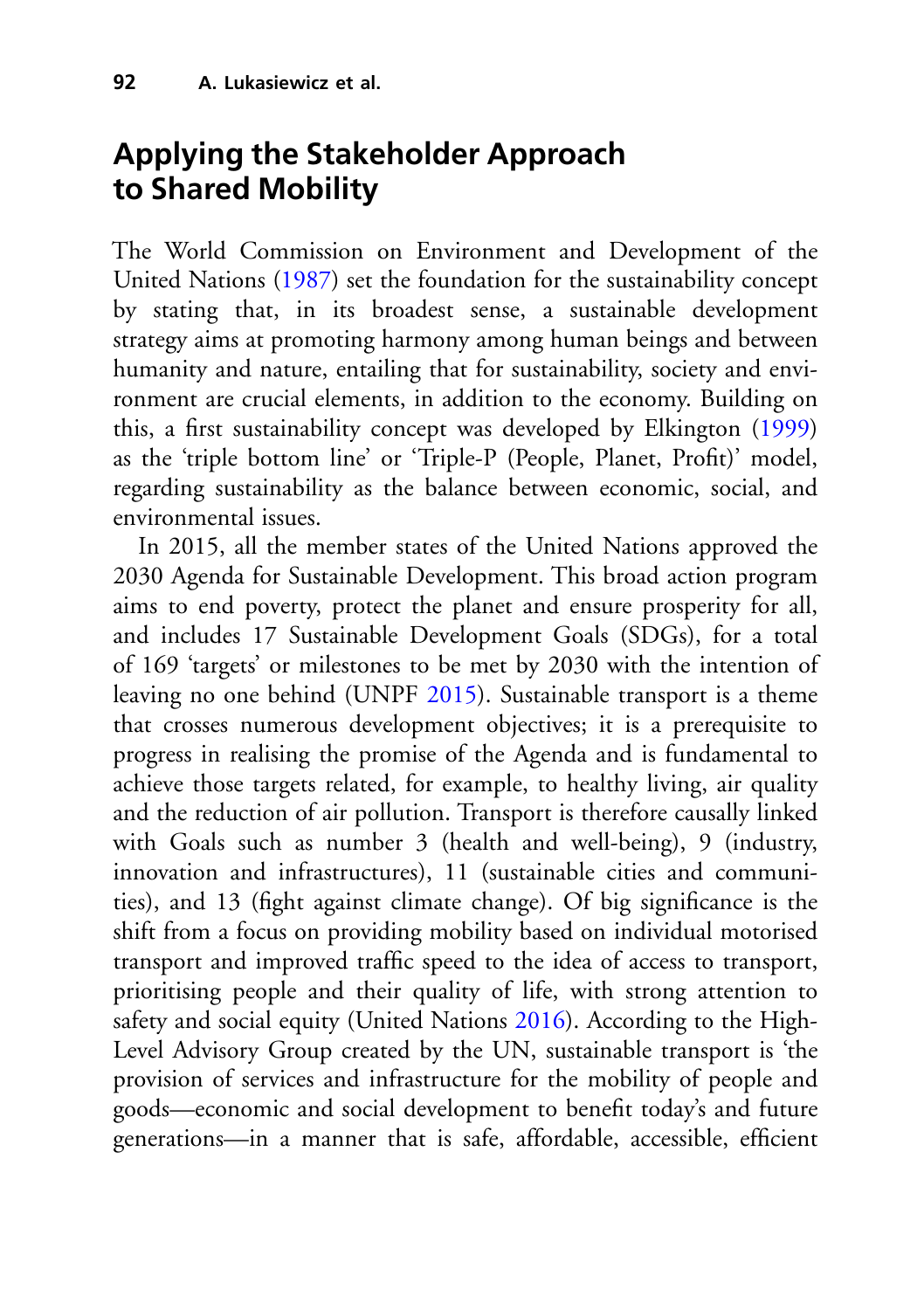and resilient, while minimising carbon and other emissions and environmental impacts'. As Litman [\(2021\)](#page-21-1) states, common sustainable transport objectives include:

- 1. Improved transport system diversity. This generally means improving walking, cycling, ride-sharing, public transportation, car-sharing, telework and local delivery services, and creating more walkable and transit-oriented communities.
- 2. Smart growth of land use development. This includes land-use policies that create more compact, mixed, connected, multi-modal development and provide more affordable housing in accessible, multi-modal locations.
- 3. Energy conservation and emission reductions. This may include more fuel-efficient vehicles, shifts to alternative fuels, and reductions in total motor vehicle travel. This includes improving the quality of energy-efficient modes, including walking, cycling, ride-sharing, public transit and telework, and increasing land use accessibility.
- 4. Efficient transport pricing. This includes more cost-based pricing of roads, parking, insurance, fuel, and vehicles.

Demographic trends—including the rising number of older people, as well as the young generation, which increasingly make use of, and are familiar with, the internet, mobile devices and social media—have conse-quences for transport (Mitrović Dankulov et al. [2020\)](#page-22-2). In particular, accessibility and proximity are crucial for older people, while younger generations are driving trends, including the one favouring the sharing economy. Nevertheless, those trends vary according to the geographical location and their level of development (Crozet et al. [2019\)](#page-19-0). Such attitudes towards sharing and on-demand transport, joining public transport services and shared transport can allow, especially in cities, to move away from the conventional models of car-centric development.

Shared transport is characterised by the involvement of many different stakeholders and complex relationships. Stakeholder theory was first described by R. Edward Freeman [\(1984\)](#page-20-1) in his landmark book *Strategic Management: A Stakeholder Approach*. Freeman suggests that shareholders are merely one of many stakeholder groups in a company. According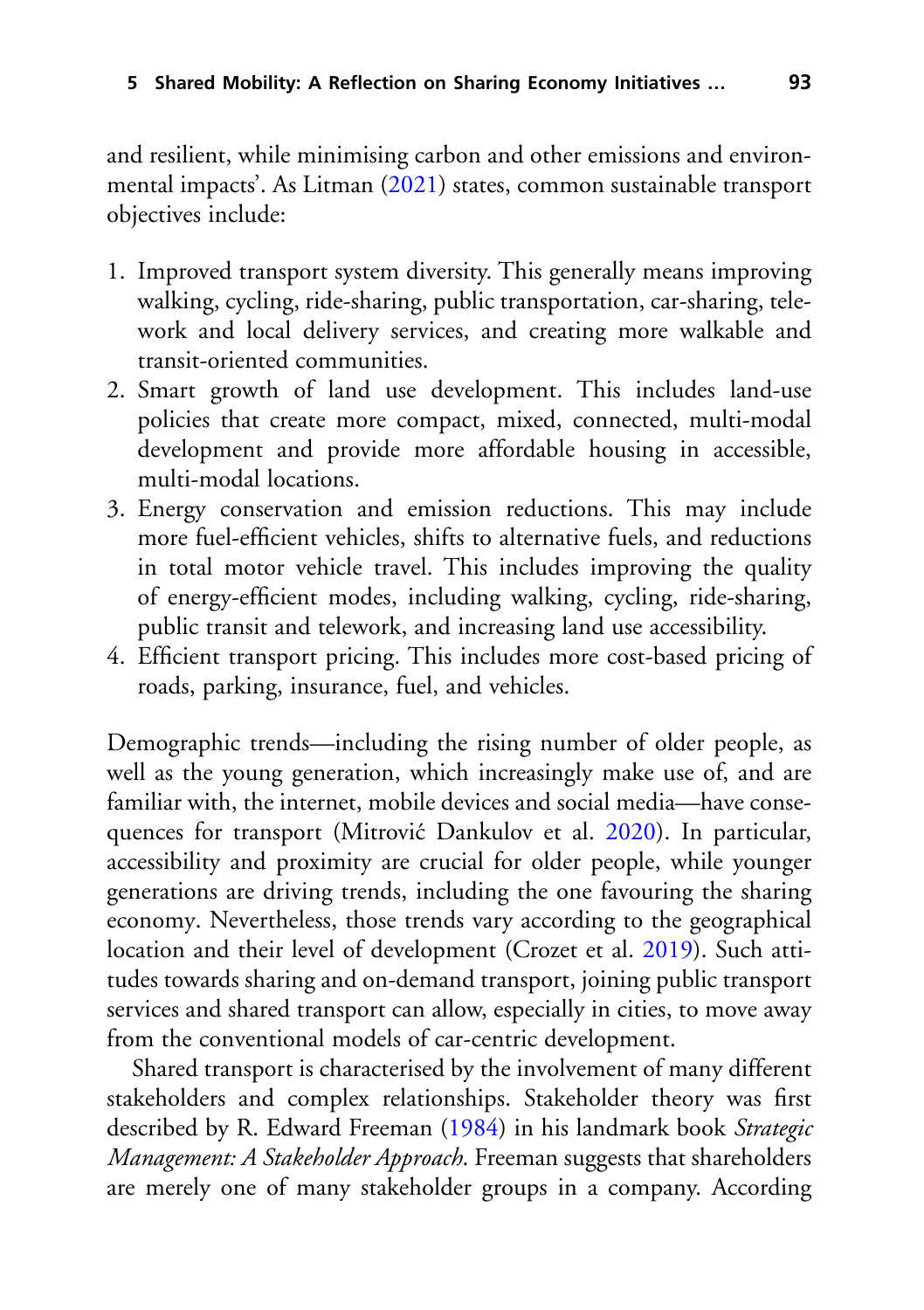to the theory, the stakeholders' setting includes anyone invested and involved in or affected by the company: employees, environmentalists near the company's plants, vendors, governmental agencies and more. Presented theory suggests that a company's real success lies in satisfying all its stakeholders, not just those who might profit from its stock. So, it is about creating value for stakeholders (Freeman et al. [2010\)](#page-20-2). Similarly, sustainable transport should create good value for many of the present, as well as the future stakeholders. In the description of sustainable development included in Agenda 2030, prosperity and attention for all stakeholders are assumed. Those who are affected and who affect—thus all involved in the process of creating new business models in shared mobility—should be satisfied, which often is not possible. In addition, different views and aims make stakeholders take opposite stances. It can be observed in the sharing economy transport sector. Additionally, new emerging means of transport such as electric scooters joining already crowded streets, where the present infrastructure is not enough for the existing traffic, can create conflict between different kinds of users. Different kinds of conflicts are distinguished; however, while taking into consideration shared mobility, the conflict concentrates on the competition between groups within society over limited resources, as well as different interests. There are opposite groups, such as in the case of Uber—taxi drivers that do not accept inequalities and their interests are in opposition. Conflict can take different forms, from hidden antagonism to open fights.

## **The European Mobility Ecosystem in Data**

According to the European Commission [\(2019,](#page-20-3) p. 3), 'transport's activity across Europe is high and set to continue growing, estimates suggest that passenger transport will increase by 42% by 2050, and freight transport by 60%'. In particular, over the past few decades, passenger transport has grown rapidly, and it is expected to follow a similar trend for the future (Eurostat [2020a,](#page-20-4) [b\)](#page-20-5). This unbalanced and rapid growth has resulted in a multitude of effects on people and the environment, including traffic congestion, pollution, and health-related issues, which in the absence of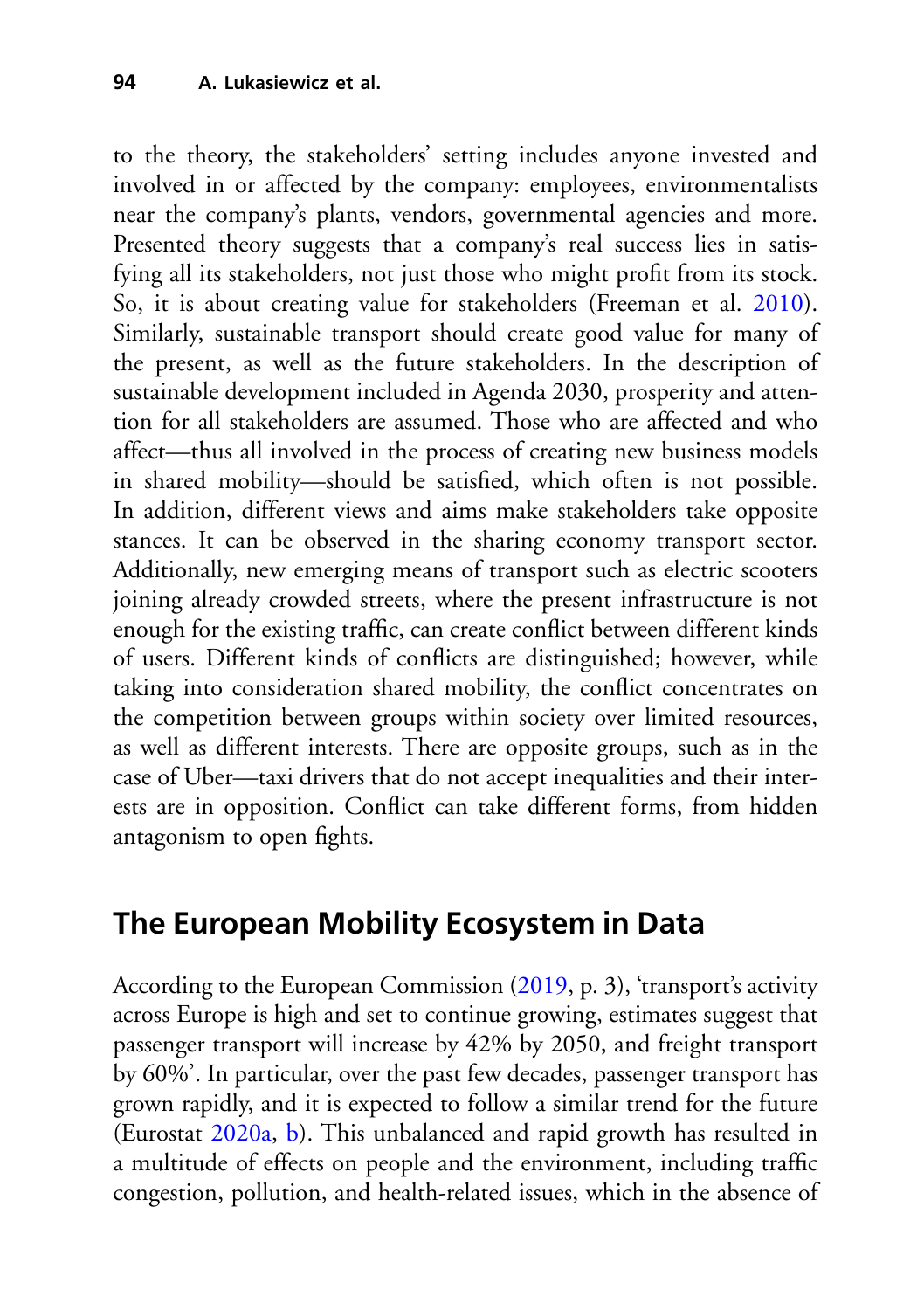a radical shift towards more sustainable (and maybe shared) means of transportation, will worsen even further in the immediate future.

In order to assess the possible contribution of shared mobility to the transition towards a more sustainable European mobility ecosystem, it is relevant to understand which sectors contribute the most to the current modal split scenario. Considering the EU-28 modal split by mode (Table [5.1\)](#page-6-0), data shows that overall, the car is the most used mode of transportation, accommodating more than 70% of the total trips in 2017. From a historical perspective (last row of Table [5.1\)](#page-6-0), air transport (72.3%) is the sector that grew the most over the last 23 years. Public transport experienced a significant increase for tram and metro (14.3%) and railway (6.2%), while sea transport  $(-33.3\%)$  and bus and coach (−23.7%) have decreased. As a result, even though the share of the tram, metro and railway (15.8% in 2017) transport is growing over time, public transport is still perceived to be a poor alternative to car use (70.9% in 2017).

In a more detailed way (Table [5.2\)](#page-7-0), in 2017, data about a modal split of passenger transport on land by country shows that overall, the EU-28 passenger relies for 80.9% on cars, while public transport counts for less than 20% in total (with the following shares: 11.7% buses and coaches,

|                                   | $\frac{1}{2}$ able $\frac{1}{2}$ . LO-ZO Ferrormance Or modal spirt by mode (70) |                  |                            |         |                      |       |          |
|-----------------------------------|----------------------------------------------------------------------------------|------------------|----------------------------|---------|----------------------|-------|----------|
| Year                              | Passenger<br>cars                                                                | P <sub>2</sub> W | <b>Bus</b><br>and<br>Coach | Railway | Tram<br>and<br>Metro | Air   | Sea      |
| 1995                              | 73.3                                                                             | 2.1              | 9.7                        | 6.4     | 1.4                  | 6.5   | 0.6      |
| 2000                              | 72.9                                                                             | 1.8              | 9.2                        | 6.4     | 1.4                  | 7.8   | 0.5      |
| 2005                              | 72.7                                                                             | 1.9              | 8.7                        | 6.2     | 1.4                  | 8.5   | 0.5      |
| 2010                              | 72.9                                                                             | 1.9              | 8.3                        | 6.5     | 1.5                  | 8.4   | 0.4      |
| 2015                              | 71.6                                                                             | 1.9              | 8.0                        | 6.8     | 1.6                  | 9.7   | 0.3      |
| 2017                              | 70.9                                                                             | 1.8              | 7.4                        | 6.8     | 1.6                  | 11.2  | 0.4      |
| <b>Variation</b><br>1995–<br>2017 | $-3.8%$                                                                          | $-14.3%$         | $-23.7%$                   | 6.2%    | 14.3%                | 72.3% | $-33.3%$ |

<span id="page-6-0"></span>**Table 5.1** EU-28 Performance of modal split by mode (%)

*Notes* Modal split by mode: indicator defined as the percentage share of each mode of transport in total inland transport

*Air and Sea* only domestic and intra EU-28 transport; provisional estimates *P2W* powered two-wheelers

*Source* Own elaboration based on (EC [2019\)](#page-20-3)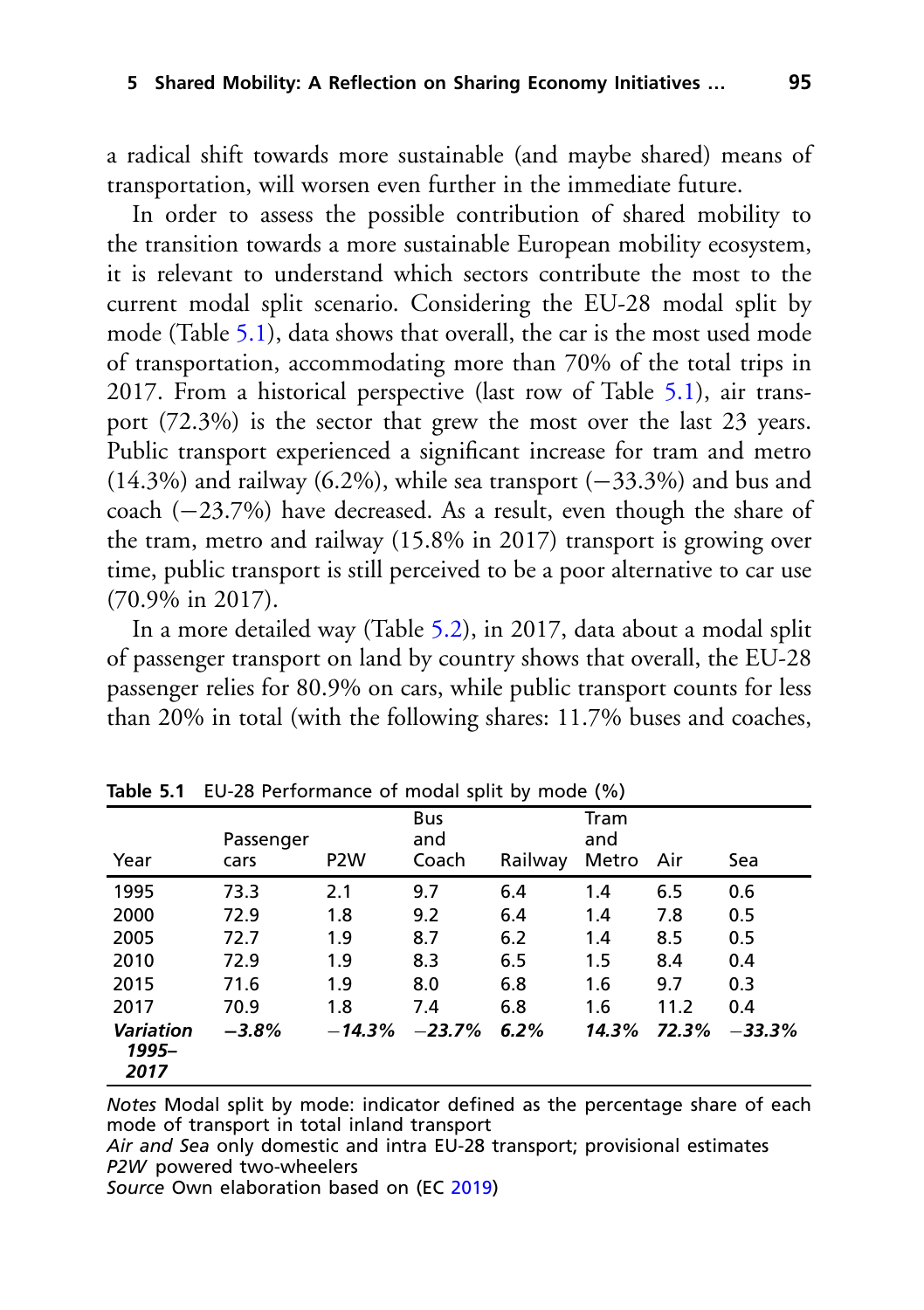|              | Passenger cars | Buses and coaches | Railways | Trams and metro |
|--------------|----------------|-------------------|----------|-----------------|
| <b>EU-28</b> | 80.9           | 11.7              | 5.7      | 1.7             |
| <b>BE</b>    | 81.1           | 10.1              | 7.7      | 1.1             |
| ΒG           | 81.5           | 14.9              | 2.0      | 1.5             |
| CZ           | 66.2           | 15.7              | 8.4      | 9.7             |
| DK           | 81.2           | 9.9               | 8.5      | 0.5             |
| DE           | 84.2           | 5.6               | 8.6      | 1.5             |
| <b>EE</b>    | 79.9           | 17.2              | 2.2      | 0.7             |
| IE           | 82.3           | 14.3              | 3.1      | 0.3             |
| <b>EL</b>    | 81.4           | 16.4              | 0.9      | 1.3             |
| ES           | 83.5           | 7.7               | 6.9      | 1.9             |
| <b>FR</b>    | 81.0           | 6.2               | 10.9     | 1.8             |
| HR           | 82.7           | 13.1              | 2.3      | 1.9             |
| IT           | 82.0           | 11.4              | 5.9      | 0.7             |
| CY           | 81.0           | 19.0              |          |                 |
| LV           | 83.8           | 12.1              | 3.3      | 0.7             |
| LT           | 91.1           | 8.0               | 0.9      |                 |
| LU           | 82.9           | 12.4              | 4.7      |                 |
| HU           | 67.6           | 20.4              | 8.6      | 3.4             |
| MT           | 82.5           | 17.5              |          |                 |
| <b>NL</b>    | 85.3           | 2.8               | 11.3     | 0.5             |
| AT           | 72.7           | 9.7               | 11.2     | 6.4             |
| PL           | 77.2           | 13.5              | 7.6      | 1.6             |
| PT           | 87.6           | 7.0               | 4.3      | 1.1             |
| <b>RO</b>    | 75.4           | 14.1              | 4.4      | 6.1             |
| SI           | 86.5           | 11.7              | 1.8      | -               |
| SK           | 73.8           | 15.6              | 9.9      | 0.7             |
| FI           | 83.6           | 10.3              | 5.4      | 0.7             |
| SE           | 81.7           | 7.0               | 9.4      | 1.9             |
| UK           | 84.5           | 5.0               | 8.7      | 1.8             |

<span id="page-7-0"></span>**Table 5.2** EU-28 modal split of passenger transport on land (2017) by country

*Source* Own elaboration based on (EC [2019\)](#page-20-3)

5.7% railways, 1.7% trams and metro). There are no countries where means of transportation other than cars count for the majority of the modal shift-share. Nevertheless, there are a few countries which show a better distribution among the analysed means, such as Hungary (67.6% passenger cars, 20.4% buses and coaches, 8.6% railways, and 3.4% trams and metro) and the Czech Republic (66.2% passenger cars, 15.7% buses and coaches, 8.4% railways and 9.7% trams and metro).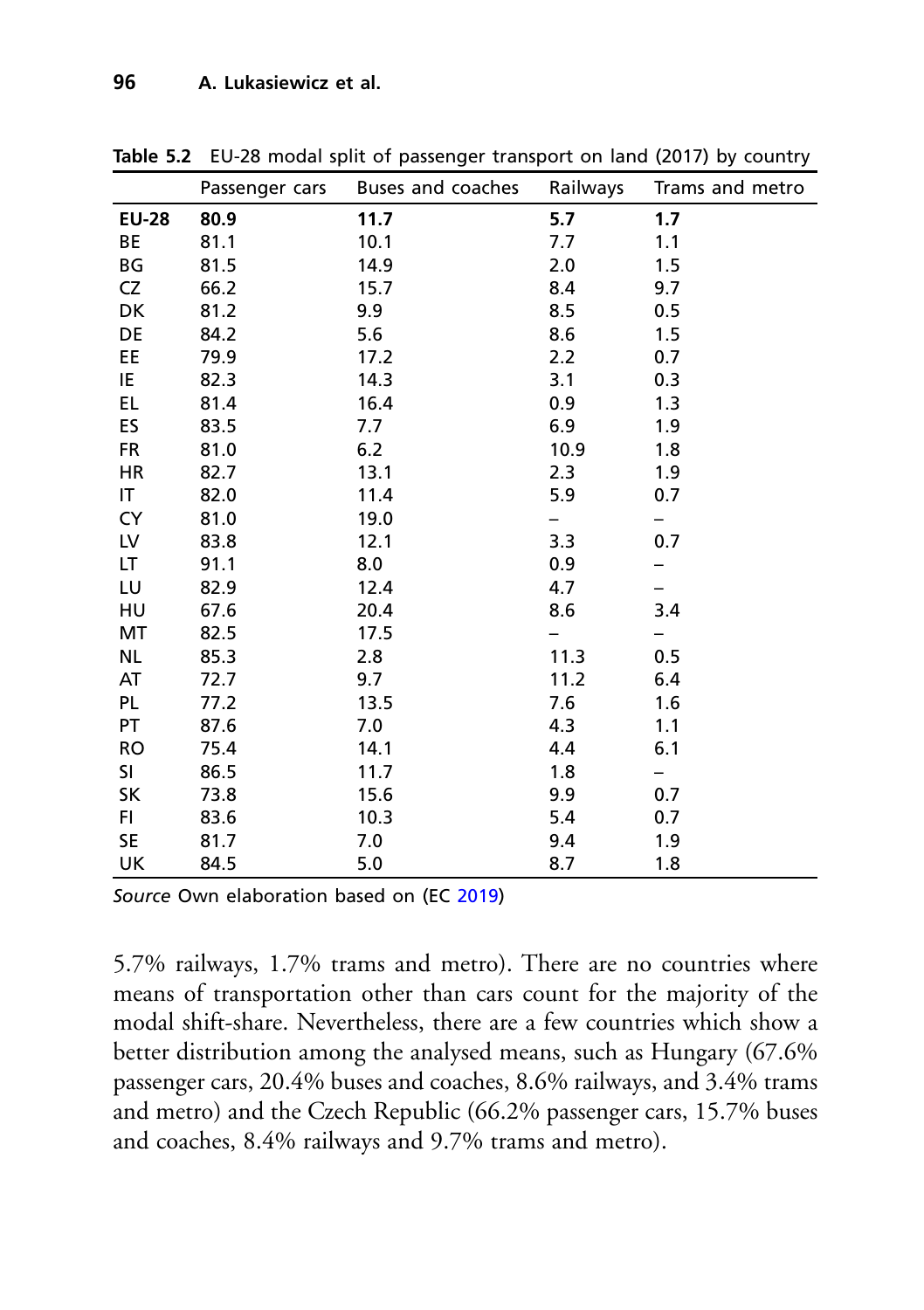Overall, these figures reveal that the dependence on the car has accelerated dramatically in most European cities between 1995 and 2017, whereas public transport has remained at very low levels, with some modest success stories (e.g., Hungary, Malta, Estonia, Slovakia for bus and coaches; the Netherlands, Austria, and France for railways and the Czech Republic, Austria; and Romania for trams and metro). Clearly, car dependence has a series of implications for the future sustainability of cities, and shared mobility can play a key role in a transition towards a more sustainable European mobility ecosystem.

The access to actual figures of shared mobility services is still limited and what can be presented in this chapter represents a non-exhaustive overview. Nevertheless, some data about the principal sharing schemes available in Europe can help to understand this fast-evolving sector and might contribute to highlight possible synergies with other transport modes—especially with public transport.

#### **Car-Based Sharing Models: Evolution and Recent Trends**

The car-based sharing landscape in Europe is evolving rapidly. Systems can vary from: vehicles available for self-drive (e.g., public such as Car Sharing Rome, or private such as Share Now); services provided by private car owners, who provide for-hire rides such as ride-hailing—to parallel a taxi service (e.g., Uber or Lyft), or ride-sharing—individuals offering to share their vehicle on usually longer journeys (e.g., BlaBlaCar); to car-pooling where associates and employees of individual companies can select a car from a fleet of vehicles as required.

About services where people 'pay for a ride' such as Uber or BlaBlaCar—stressing that the first one is more similar to taxi service the landscape of these services in Europe is very varied. In some countries such as Italy, Germany, Hungary, France, Finland, and the Netherlands, the strict regulation in the taxi industry makes it difficult for concepts such as Uber to penetrate while ride-sharing is allowed. In countries such as the United Kingdom, apps, e.g., Uber and Gett, can operate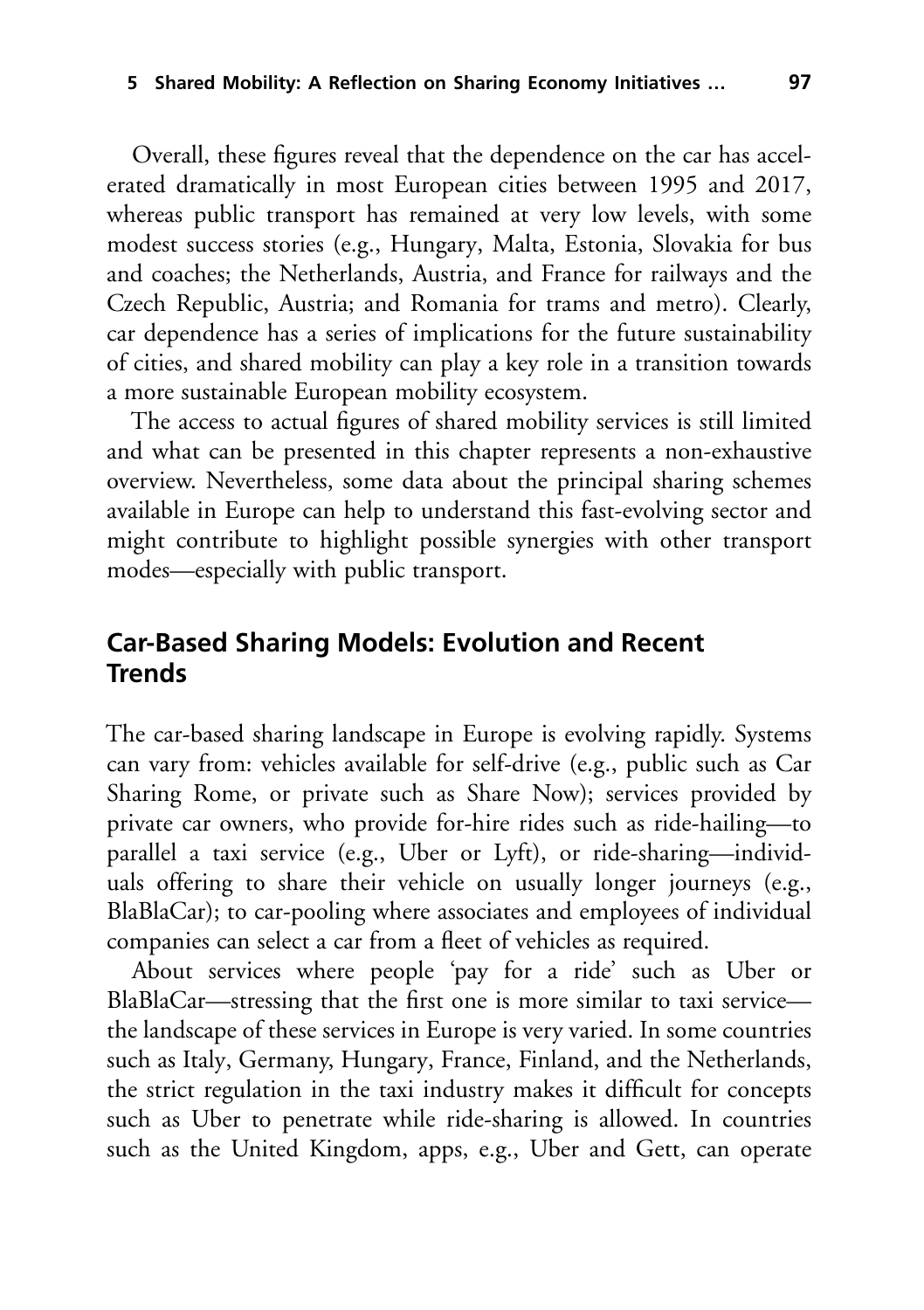because they have been properly regulated, and BlaBlaCar is becoming increasingly popular (Schiller et al. [2017\)](#page-22-3).

About the use of car-sharing, the EU-funded project *Shared mobility opportunities And challenges foR European citieS* (STARS) in 2018 reported and assessed different aspects of the majority of European carsharing services (about 90% of the total), with 186 analysed car-sharing services spread over 25 countries (Rodenbach et al. [2018\)](#page-22-4). According to this research, the most diverse selection of car-sharing services is found in Germany—with 155 available at the time of publication. They found that Belgium, France, Italy, the Netherlands and the UK also offered a large number of car-sharing services. Furthermore, some of the schemes are cross-border, operating in a number of national territories. The researchers identified Share Now, Zipcar, Communauto, Snappcar and Carmigo as enjoying a more dominant market position due to their more 'international approach' (Rodenbach et al. [2018\)](#page-22-4).

In the past few years, car-sharing has gained popularity due to several positive factors, such as reduced travel costs, traffic congestion and emissions. Before the pandemic, almost 1000 cities worldwide have offered car-sharing services (Movmi [2019\)](#page-22-5). However, the COVID-19 outbreak's impact on the sector is huge, and 'the car-sharing market is estimated to lose its share by 50–60% during 2020' (MarketsandMarkets Research Private Ltd. [2020\)](#page-21-2). Even though evidence-based research on the impact of COVID-19 measures on a modal share of private and public transport are still scarce (Bucsky [2020\)](#page-19-3), some study argues that private car usage increased dramatically during the pandemic while car-sharing lost its shared as a 'result of the WHO recommendations to maintain social distancing and avoid sharing the same space with multiple people' (Articonf [2020\)](#page-18-1).

### **Bike-Sharing: A Fast-Growing Sector**

Bike-sharing systems (BSS) have experienced a significant evolution over time. From a technological point of view, BSS available in Europe today belong mainly to (i) the third generation systems, where bicycles can be borrowed or rented from an automated station or 'docking stations' (bike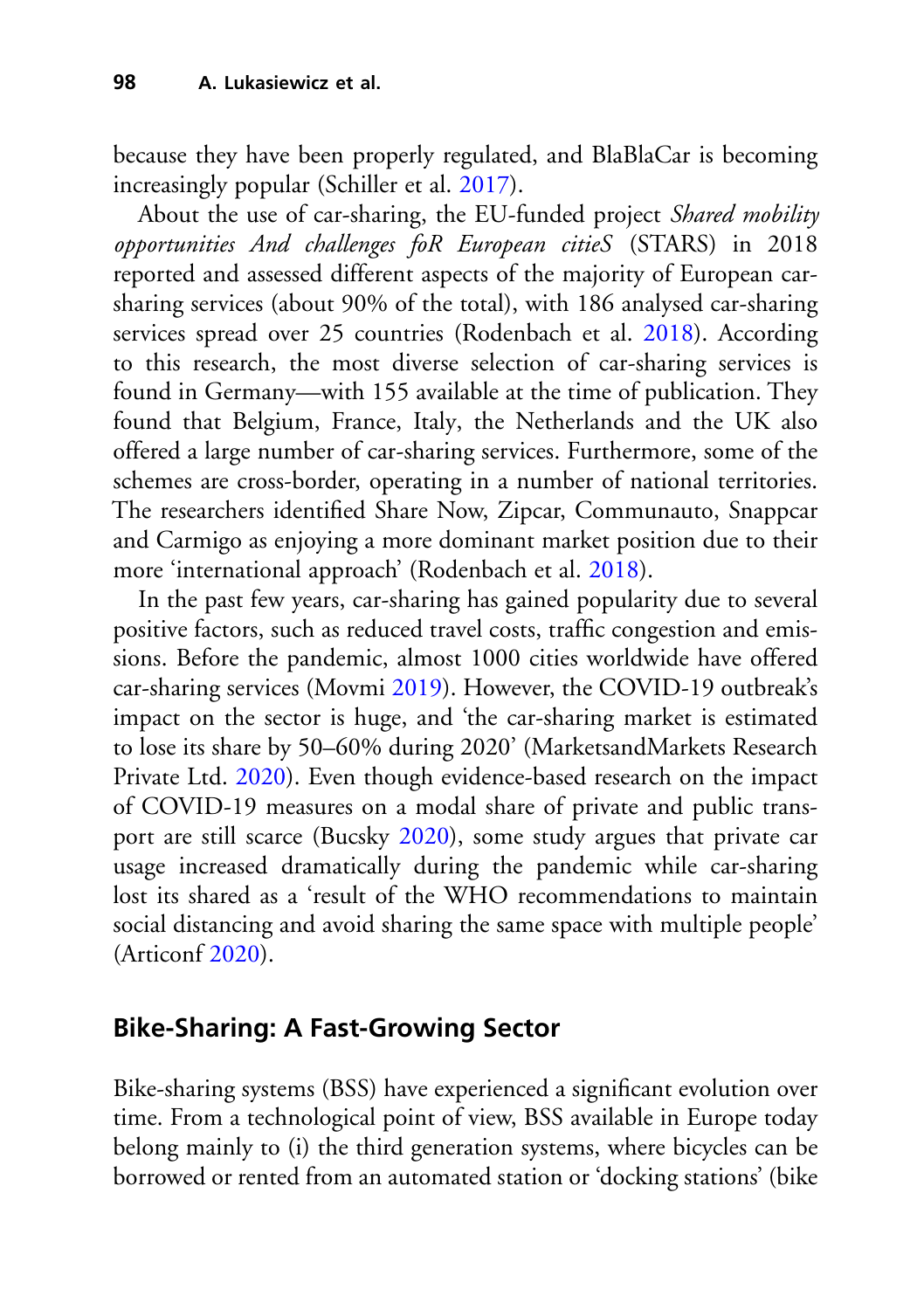racks) that lock the vehicle and only release it by computer control (in this system the bike can be returned at any station belonging to the same system) and (ii) the fourth-generation systems where: free-floating bikes (dockless bikes) are available on-demand using mobile phone apps and Global Positioning System (GPS) technologies.

Due to the rapid changes in BSS systems, and the dynamic of the market providers, it is almost impossible to quantify the number of bikes available in Europe. There are some estimates based on a variety of sources that cannot be considered definitive numbers. A Bike Share World Map has been made available by Google (Meddin et al. [2020\)](#page-22-6) in order to localise bike-sharing schemes all over the world. At the date of publishing, according to Wikipedia, Europe counts 190,000 bicycles available for sharing (Wikipedia [2020\)](#page-23-4).

Countries such as Spain, France, the United Kingdom and Italy have the largest number of such schemes, which are all but absent in 'cycling countries' such as the Netherlands and Denmark. Bike-sharing schemes, therefore, seem to be most relevant where bicycle ownership is not (yet) peaking (European Commission [2020\)](#page-20-6).

The sector has been affected by the COVID-19 pandemic. Interestingly, recent research (a case study about Budapest in Hungary, for the limited period of March 2020) shows that bike-sharing became more popular due to rapid virus containment measures, while other shared mobility systems saw a lower-than-average decrease. The restrictions to people's mobility due to the pandemic caused, in fact, the lowest decrease of every mean of transport for cycling and bike-sharing in particular (23 and 2%, respectively) (Bucsky [2020\)](#page-19-3).

#### **Electric Scooter Sharing: A New-Born Means of Shared Mobility**

Similar to what happened in 2018 across the United States, within the past two years, a wave of electric scooter (e-scooter) operators has emerged in European cities. As of March 2020, Paris and Berlin appear to be the hub of e-scooter sharing in Europe, followed by Madrid and Stockholm. At the end of 2019, e-scooter sharing in Europe was available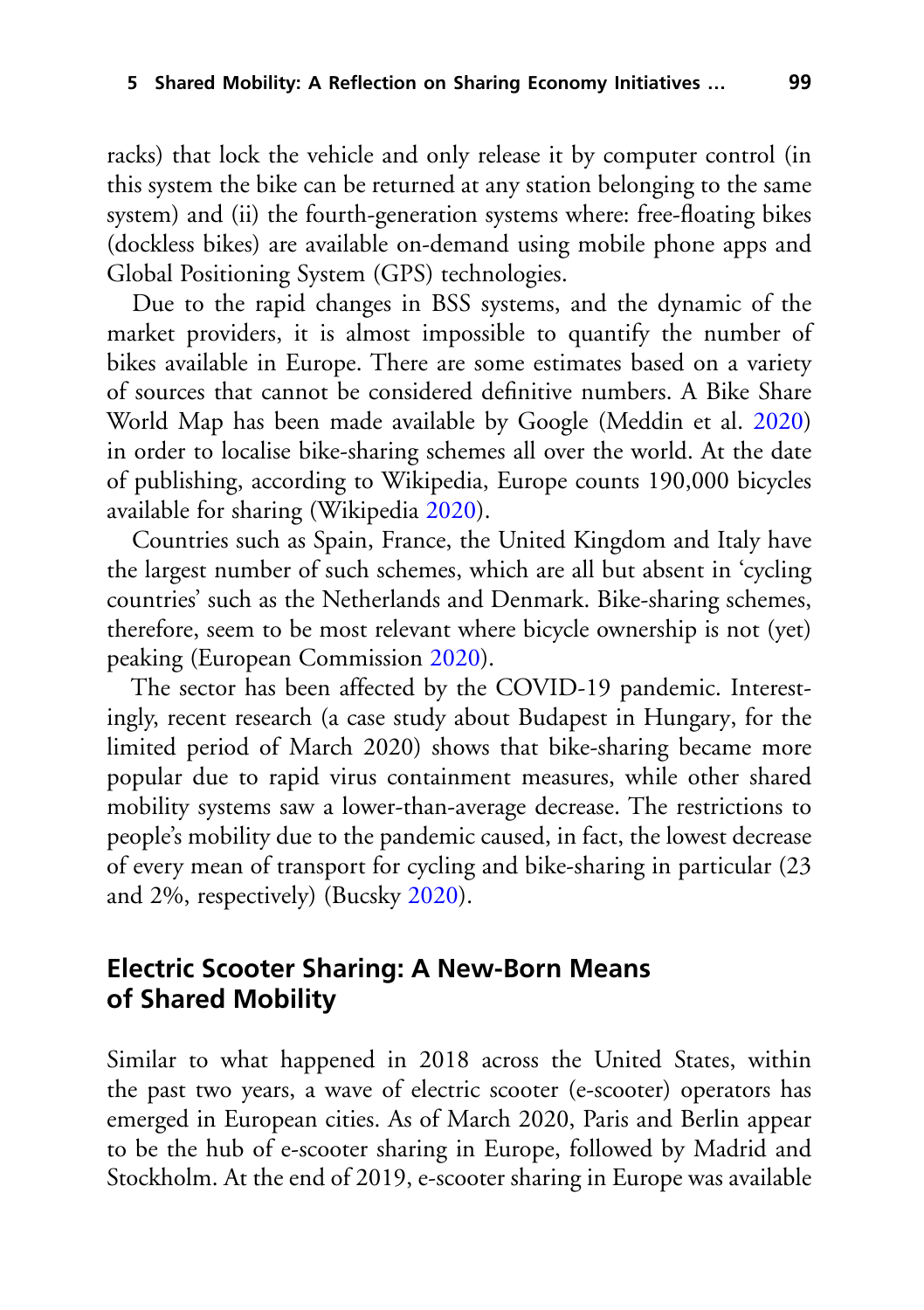in 112 cities (Mobility Foresights [2020\)](#page-22-7). The rapid explosion of companies offering electric scooters in Europe presumably took advantage of a reluctance of people to use public transport during the COVID-19 pandemic, when, in fact, almost '93% of the new riders were turned into regular riders, i.e., more than four rides per week, which is a greater conversion than pre-COVID times' (Mobility Foresights [2020\)](#page-22-7). Due to the increased demand for sustainable transport, many cities promoted e-scooters by both investing in cities' infrastructures (e.g., renovating bicycle paths and/or increasing their length) and in terms of monetary subsidies provided by the government (e.g., subsidies or tax discounts for the purchase of bikes and/or e-scooters).

The increased use and availability of e-scooters in European cities brings opportunities for sustainable transport, but at the same time, the cycling infrastructure needs significant improvement in order to accommodate both bicycles and e-scooters; adequate parking areas are necessary to provide a safer environment for e-scooter use and, at a more general level, the e-scooter invasion on the streets imposes a series of challenges for those managing the public space. As a consequence, a series of regulation challenges have emerged. These are mainly related to the following topics: (i) the spaces where e-scooters can be used (e.g., roads, bike lanes, pavements, pedestrian areas); (ii) their compliance with safety rules (e.g., helmet, lights and turn signals); (iii) age requirements for their users; (iv) the need to re-establish local government competencies in micro-mobility management; and (v) training requirements (e.g., driving licence) (Eltis [2020\)](#page-20-7).

## **Conflicts and Tensions Around Shared Mobility Uses**

This section presents the challenges that stem from shared mobility experiences identified within the COST Action *From Sharing to Caring: Examining Socio-Technical Aspects of the Collaborative Economy* gathered from twenty-six country reports on the main trends in the sharing economy regulation and practices by 2019 (Klimczuk et al. [2021\)](#page-21-3) and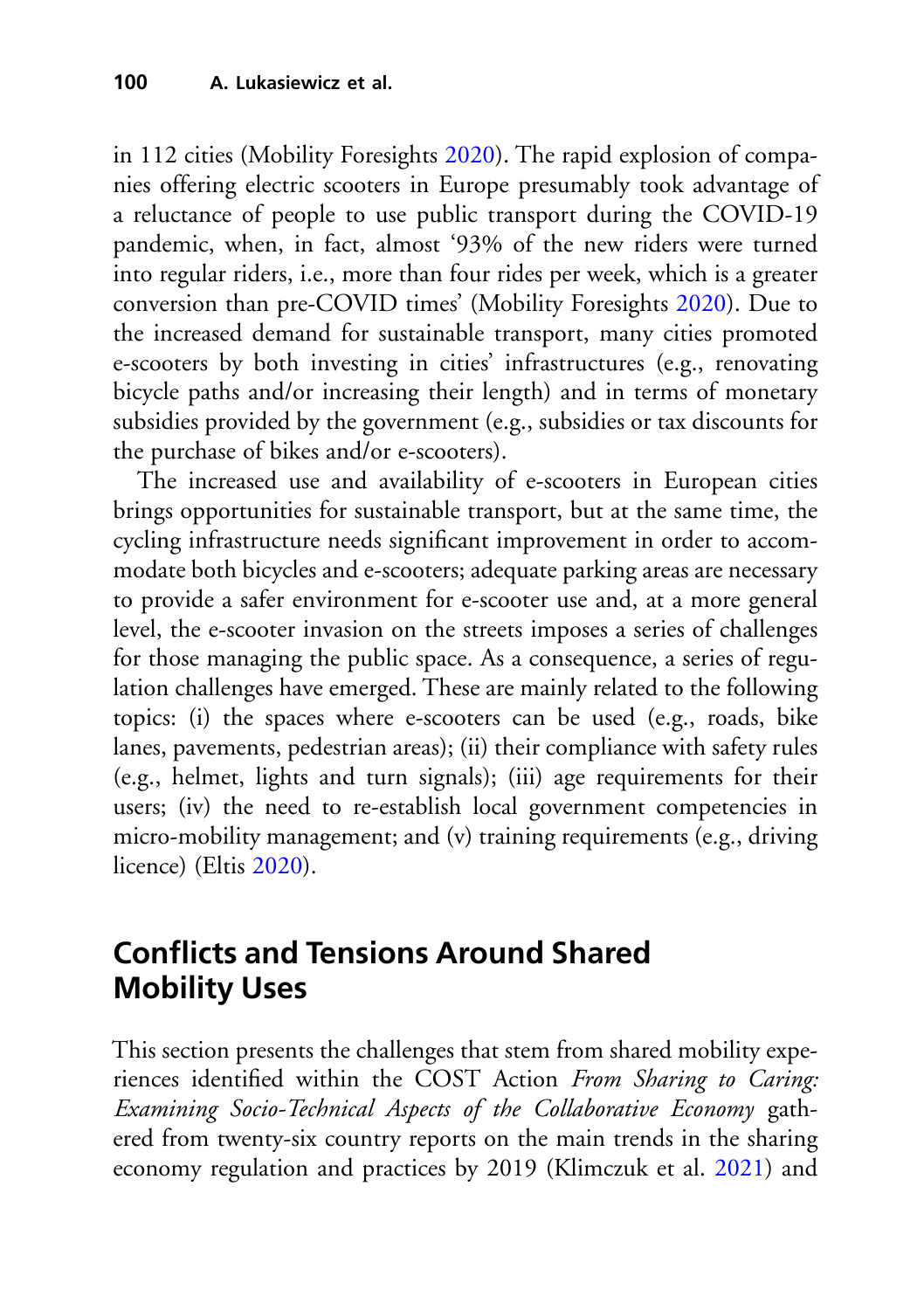twenty-eight short stories (Sharing and Caring [2020\)](#page-23-5) that presented shared mobility practices from all over Europe in a concise format.

Two main types of challenge, one at the micro-level and another at the macro-level, have been uncovered by the meta-analysis of the country reports and short stories with regard to the shared mobility ecosystem in Europe. At the micro-level, conflicts derived from the uses of sharing mobility schemes are referring to bike-sharing or e-scooter sharing and ride-sourcing (platforms to book a ride/taxi), while at the macro level, inadequate regulations are the source of tensions linked either directly or indirectly to the collaborative economy in general, and to the shared mobility in particular. However, tensions at both levels stem from two questions: (1) who has the right of way, i.e., 'who is the dominant or preferential user of public spaces – including roads, streets, pavements, and parking areas (motor vehicles vs micro-mobility, i.e., passengers, cyclists, or e-scooters)?' and (2) 'how are responsibilities allocated in terms of liability, taxation, and social contribution?'.

The micro-level conflicts emerge due to the rapid growth of bike and e-scooter sharing schemes in a general situation where dockless vehicles are left disorderly on the sidewalks. This exasperates locals in many ways across Europe, from Lisbon, where an urgent need for more thorough legislation is requested by the public (Bettega et al. [2021\)](#page-19-4) through Prague, where these businesses triggered a number of conflicts in connection to issues ranging from parking and safety to legislation, taxation and liability issues (Munzarova [2019\)](#page-22-8), to Oslo, where e-scooters generated particular concerns for the safety of the blind pedestrians and also for the limitations of e-scooter use in winter (Halvorsen et al. [2021\)](#page-20-8).

The conflicts triggered by the new taxi service platforms, such as Uber, Cabify, Taxify (Bolt) and others, are related to the revendications of unfair competition between these new services and the traditional taxi services. In many European cities, taxi drivers' professional associations have organised protests that have led the governments to change transportation regulations. The tensions between collaborative and traditional taxi services followed diverse trends: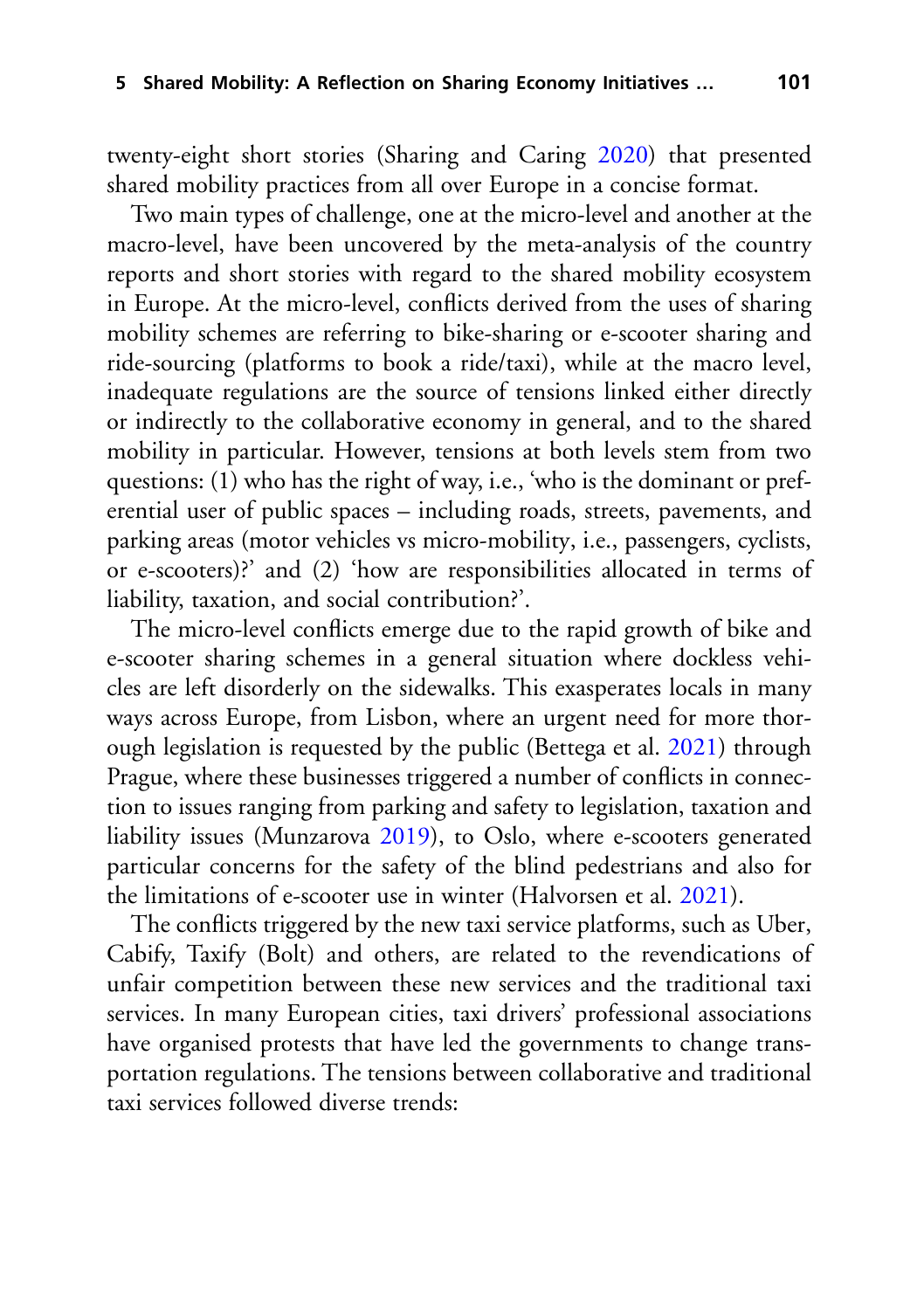- 1. 'The unification', which can lead to two different directions: either opening the market for taxi drivers to operate without being subordinated to a central office and requiring taxi licences, such as in Norway and Slovenia, where it is legislated but not applied yet (Halvorsen et al. [2021;](#page-20-8) Završnik et al. [2021\)](#page-24-0); or making it compulsory for new forms of on-demand ride-services to acquire taxi licenses, as in Poland (Lukasiewicz and Nadolska [2021\)](#page-21-4) and in Finland, where after the transportation deregulation reform, taxi companies and Uber were addressed by the same law and thus can operate under the same conditions (Lanamaki [2018\)](#page-21-5).
- 2. 'The prohibition of platforms', e.g., in Hungary or Serbia (Simonovits et al. [2021;](#page-23-6) Cirić et al. [2021\)](#page-19-5), which often opens a market niche for new players which was left by the prohibited service (e.g., Uber), or, in some cases, had no effective results since the activity is still provided illegally.
- 3. 'Introducing various forms of specific regulation', even within a country, such as in Germany, where the federal car-sharing law has not yet been fully implemented, while some states and municipalities allowed the designation of public parking areas for car-sharing vehicles (BCS [2019\)](#page-19-6). In 2017, the Spanish government's regulation established the obligation to communicate every transport route that a platform provides, and in 2018, limited their services to interurban routes. Different autonomous regions applied specific restrictions to the use of P2P transport platforms, for instance, the Balearic Islands and Catalonia, in 2019, limiting these services to 'a minimum period of 15 minutes to contract the transportation services' (Garcia-Teruel [2021\)](#page-20-9). In Portugal, in 2018, the new law regulated Uber and similar services by imposing three conditions: drivers must hold driving licences for at least three years and are required to obtain a certificate of a driver of a vehicle operating through digital platforms; cars must be no older than seven years (Bettega et al. [2021\)](#page-19-4).
- 4. 'Adaptation of the service providers' either by the new or the old actor in the specific market is another way to relieve the tension. In Italy, for example, after being banned for its standard service, Uber withdrew the service for which it had become famous (private drivers with no taxi licence) in favour of its business-class services (Uber Black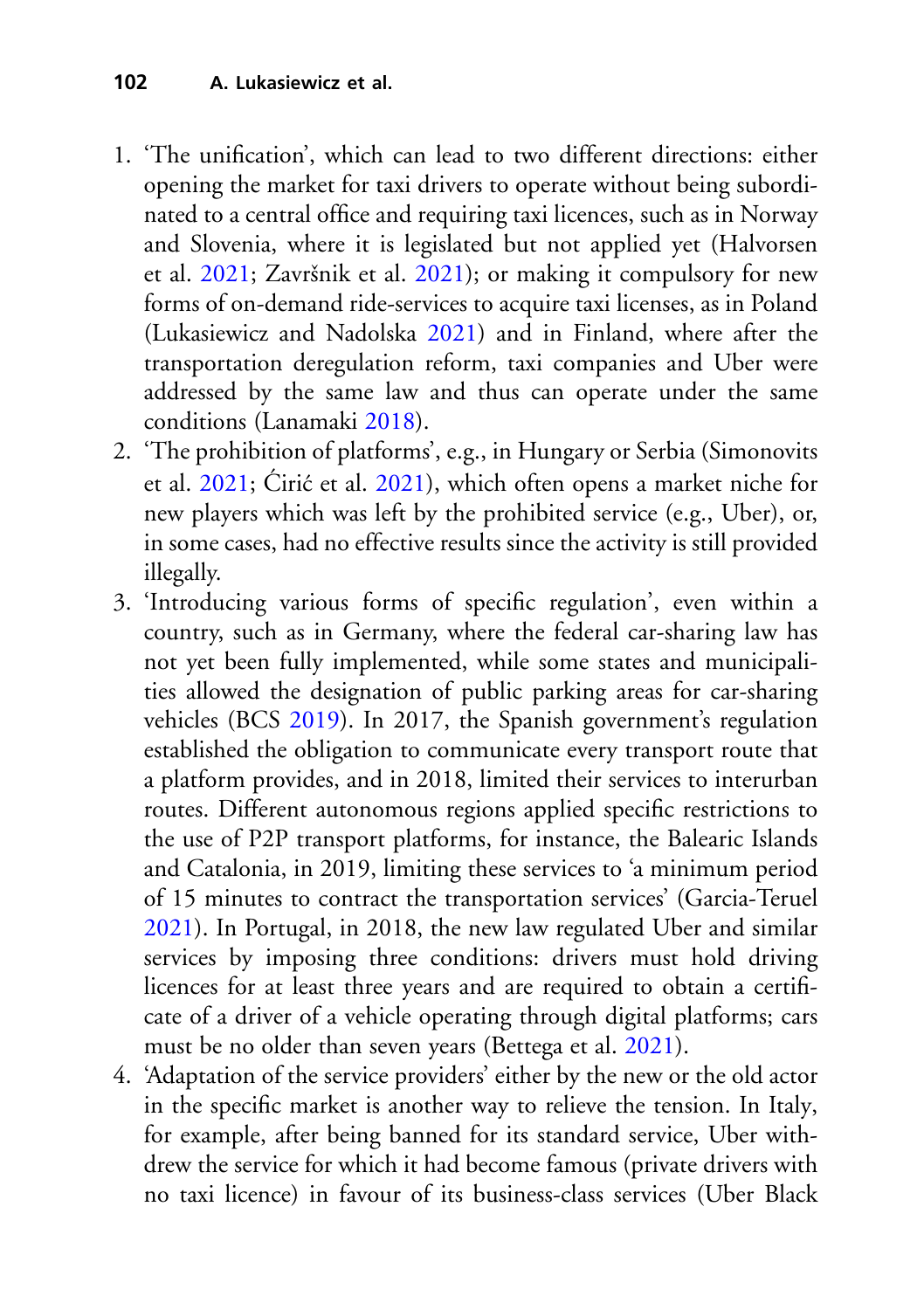and Uber Lux), which recruits only licenced drivers. The new strategy involves adaptation to local regulations, and cooperation with other market actors, offering them a scheme that increases their income by optimising bookings and working times (Valerio et al. [2021\)](#page-23-7). On the contrary, in Iceland, the traditional taxi company had to adapt to the new situation when their monopoly was abolished by the state due to the increasing demand, which the one and only official taxi company was unable to meet. As new service providers entered the market, the taxi company had to adapt by using a digital platform similar to Uber as an alternative to the traditional phone-based call system (Karlsson [2019\)](#page-21-6).

In some cities, the tensions between new and traditional taxi service providers eventually led to protests and civil conflicts, including physical violence incidents between taxi drivers and platform drivers, and sometimes even with their customers, for example, in Hungary or Portugal (Bettega et al. [2021;](#page-19-4) Simonovits et al. [2021\)](#page-23-6). Tensions on similar grounds also emerged in some German federal states or municipalities where taxi drivers' associations have tried to stall the expansion of such services both through the courts and on the streets, organising public protests against the new ride-sharing services, driven by the assumption that these new providers with lower rates could be cross-subsidised across locations, marginalising fixed-rate (and more regulated) local services, that work on a traditional, established business model (Zehle et al. [2021\)](#page-24-1).

The macro-level issues around shared mobility derived from inadequate legal frameworks existing in many countries (e.g., in Albania, Bulgaria, Czech Republic, France, Georgia, Hungary, Italy or Lithuania, among others, see Klimczuk et al. [2021\)](#page-21-3), which directly or indirectly affect both shared mobility providers and users. One typical issue for the lack of proper regulation is the vulnerable situation of the platform workers in ride-sharing services. The weak labour market position of the platform workers, their unclear rights and obligations are open issues in some countries, such as Bulgaria or Hungary (Baltova and Vutsova [2021;](#page-19-7) Simonovits et al. [2021\)](#page-23-6). Closely connected to the field of informal and undeclared work, these can have negative effects at micro and macro levels: it is disadvantageous at the micro-level for the platform workers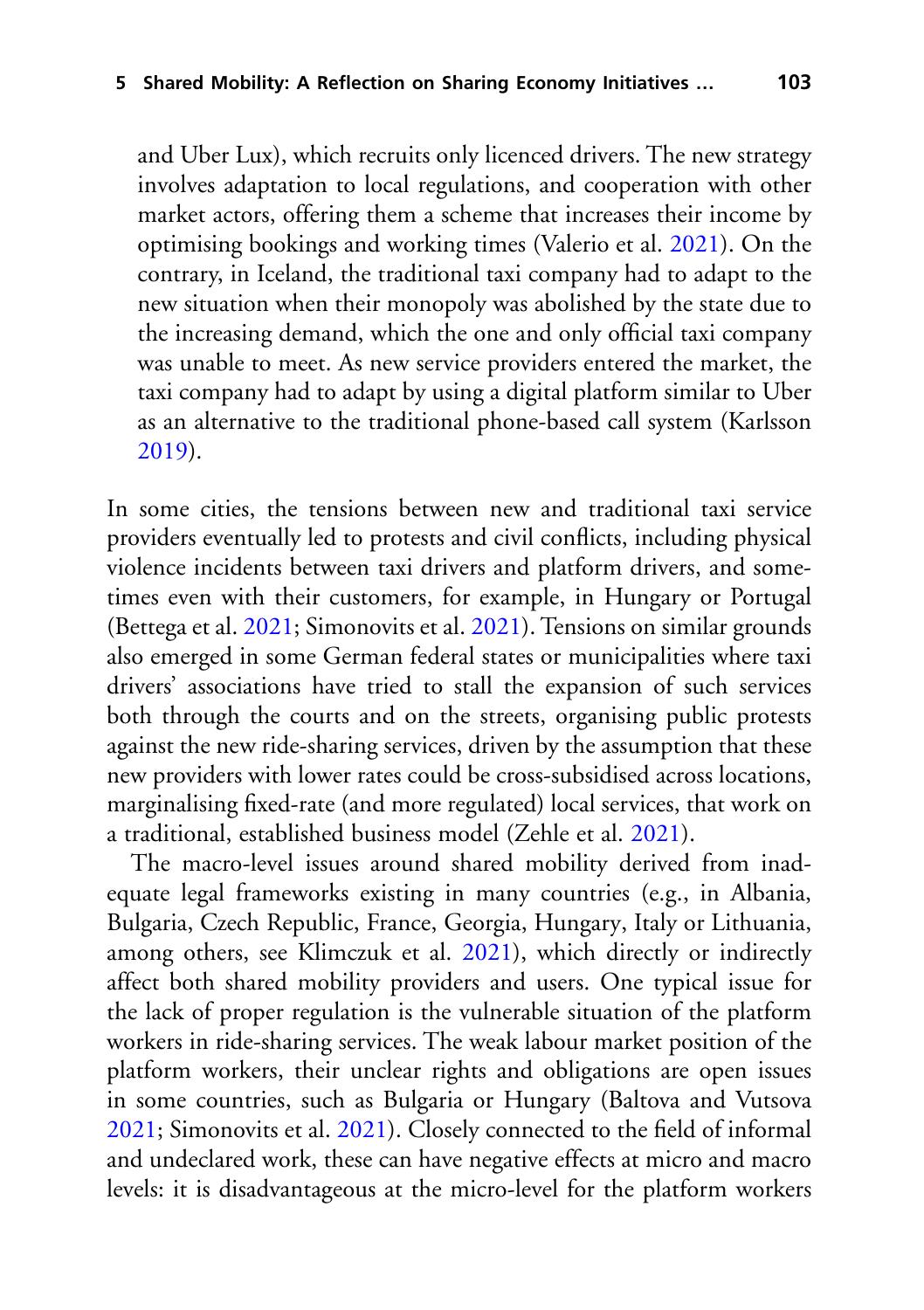due to insecurity and long-term losses (e.g., unemployment benefit, pension), although it might be beneficial on the short run due to tax and social security contributions avoidance.

On the other hand, the possible macro-level losses derive from the unregulated sharing economy sector burdens on the economy and society. The example from the Czech Republic demonstrates how current taxation, social security and health insurance regulations and visa obligations can be breached by ride-sharing companies to employ thirdcountry nationals. Drivers from the former Soviet Union countries were recruited, via online ads in Russian, to come to Prague on a tourist visa and work as drivers in ride-hailing companies (Tetrevova [2021\)](#page-23-8). France deals with two main issues regarding regulations affecting platforms and platform workers, but mainly from the macro-economic aspect (Barbezieux and Herody [2019\)](#page-19-8): one is to ensure the tax contribution of platforms to national/local budgets, while the other is to clarify the position of tax authorities on the distinction between income and cost-sharing and that of the social administration on the notion of professional activity (Lewkowicz [2021\)](#page-21-7). The latter issue is embedded into the general discussion in France on the ambiguous status of workers in the collaborative economy who are considered 'legally independent' but 'economically dependent' (Institut Montaigne [2019\)](#page-21-8).

## **Shared Mobility in the Time of COVID-19**

Before the pandemic, shared mobility, vehicle sharing schemes and trip sharing gained in popularity. However, the situation has been changing since the World Health Organization (WHO) officially declared the outbreak of the COVID-19 virus in March 2020. The general idea during the crisis has been to significantly reduce movement, as well as keep a social distance, but these indications do not match the sharing mobility model, especially in the cases of car and trip sharing schemes. As a consequence, a significant drop in the use of shared modes of transportation has been observed, and real-time ride-sharing and the industry has very quickly lost both passengers and profits (Andersson et al. [2020\)](#page-18-0). According to Andersson et al. [\(2020\)](#page-18-0), only 5–8% of respondents think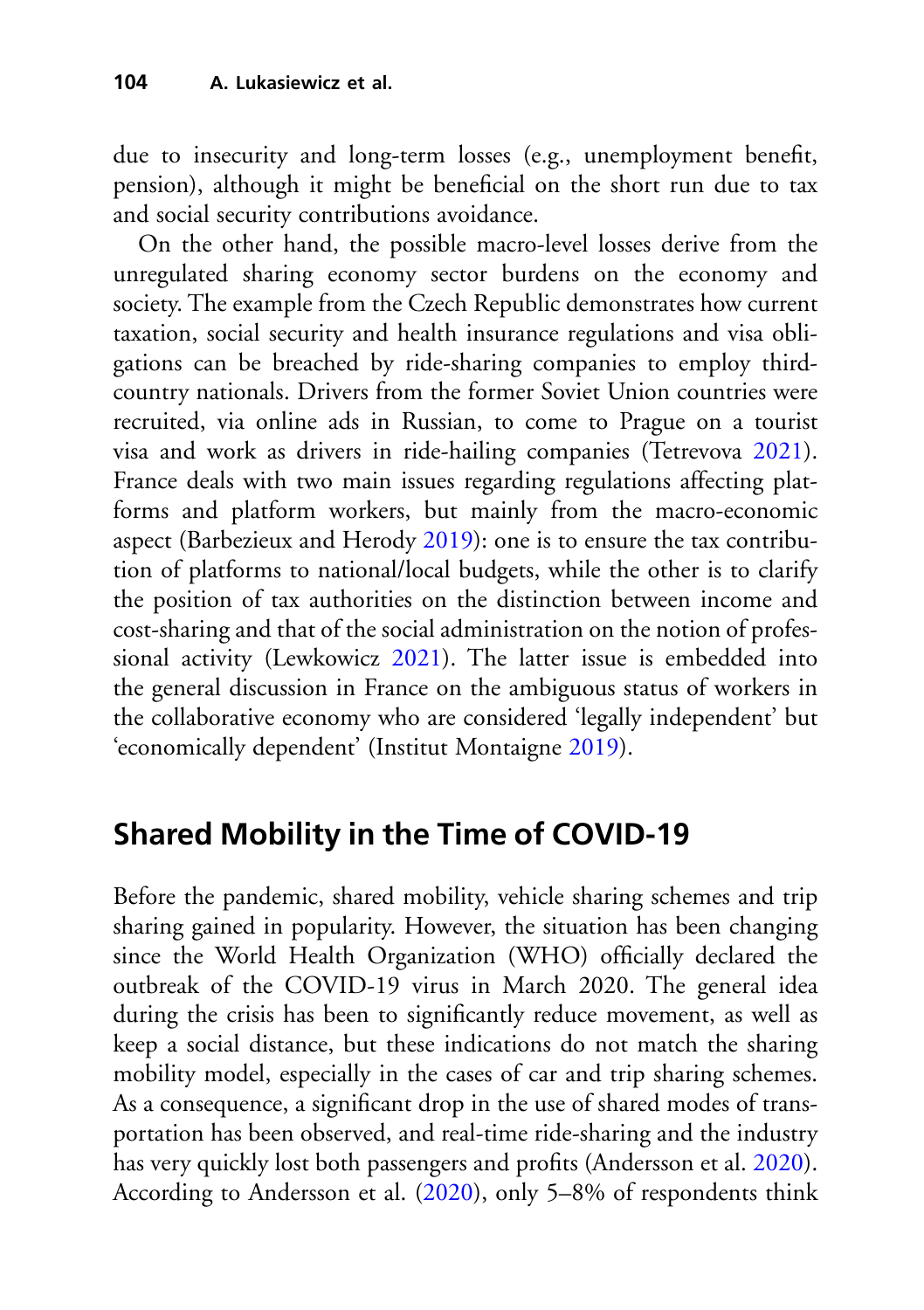that car-sharing, ride-sharing, or shared micro-mobility are safe from a health standpoint. Subsequently, 7% feel public transportation is safe, and 81% consider private vehicles safe. Concerning those safety issues, people have changed their mobility patterns greatly. Furthermore, ridehailing companies in multiple geographies have experienced a 60–70% decline in passengers during the COVID-19 crisis.

Supposedly, the post-lockdown world will impose significant challenges in developing shared modes usage. Mobility solutions will have to tackle critical aspects, in particular, ensuring safe and healthy commuting modes. In this scenario, cycling and walking might be favoured as they make it easier to maintain physical distance. Additionally, by strengthening multi-modal and complementary integration with public transport, shared mobility service markets could be significantly revived.

So far, many Europe-wide local authorities have begun to encourage this trend well before the outbreak of the pandemic (Lozzi et al. [2020\)](#page-21-9). In fact, these services require careful integration into the local transport system, thus avoiding risks such as the increase of unnecessary travel. Given the need for more flexible public transport, shared vehicles, such as electric cars, bicycles, e-scooters, can become part of the offer, providing more integrated transport solutions.

An efficient and more sustainable transportation system needs, in fact, increasing the diversity of transportation means (Litman [2021\)](#page-21-1) while diminishing the use and circulation of vehicles, as well as moving towards more efficient modes of transportation such as public transport, walking, cycling and shared modes. Although private cars often represent users' preferred options for reasons of flexibility and comfort, a main social and environmental goal is to reduce traffic, congestion and air emissions while improving people's health and well-being. Shared mobility, promoting the use of fewer vehicles to move the same number of users, can contribute to reaching these goals.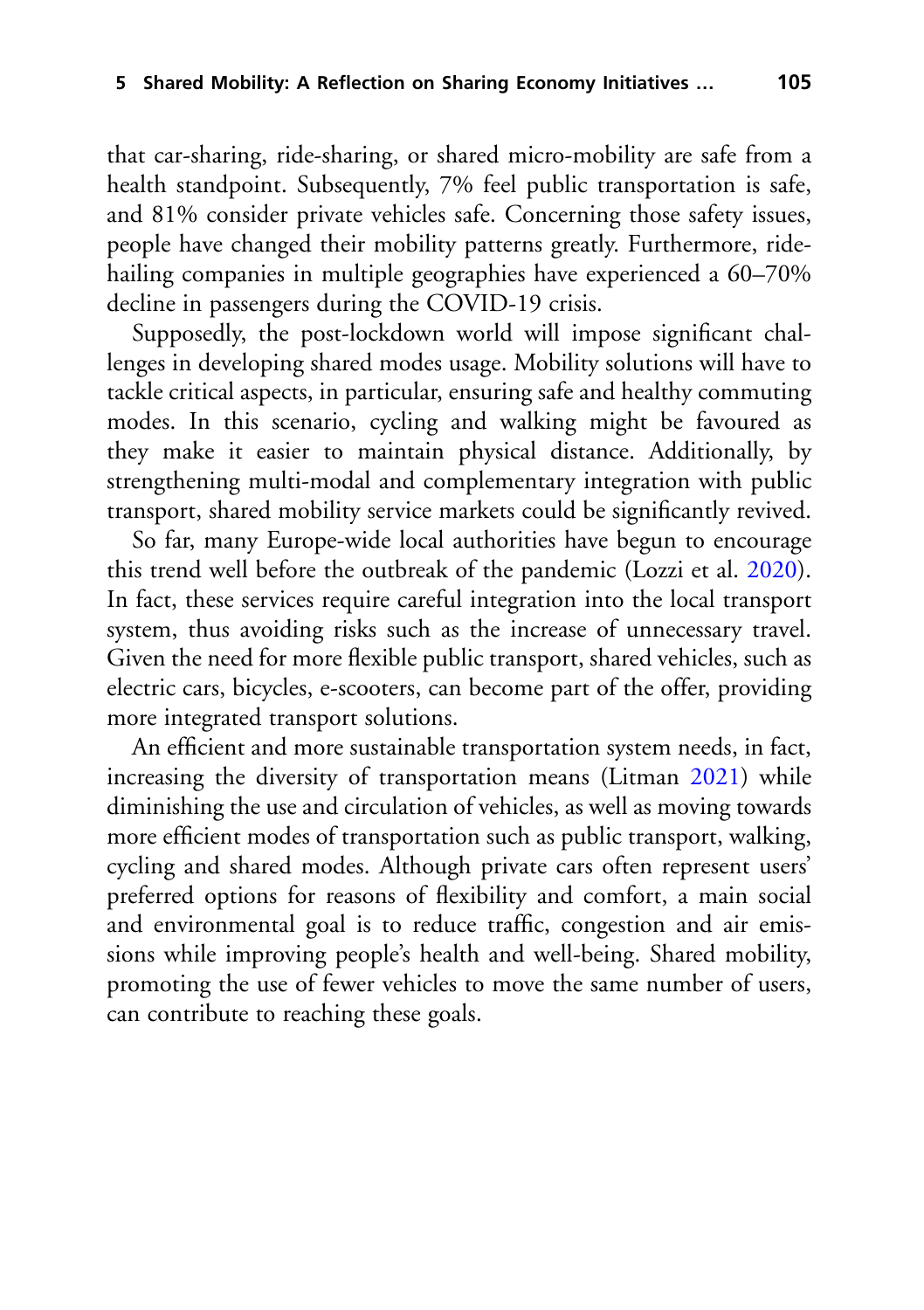# **Summary**

Shared mobility systems have become a common feature of the modern urban landscape in many European cities (Shaheen et al. [2015\)](#page-22-0), providing residents and visitors with a new mode of sustainable transportation. Shared systems have gained popularity, especially among young generations, while this is not always true for older people or disadvantaged groups for whom technological issues, accessibility and geographical locations can represent significant barriers to the access and/or use of such services. Indeed, usage of smartphone apps aggregating information about real-time travel, options, in addition to optimisation of routes for travellers, have occurred as an important component of shared mobility but can constitute exclusion factors for 'some' potential users.

Recently, holistic transport system approaches for providing more integrated transport solutions, in the framework of the sharing economy, namely the Mobility as a Service (MaaS) concept, have been developed. The most important of these, as in collaborative consumption, are based on services that promote the shift away from personally owned modes of transportation, especially cars.

Nevertheless, unbalanced and rapid socio-economic growth has resulted in a multitude of effects on society, as well as the environment including traffic congestion, pollution and health-related issues—which in the absence of a radical shift towards more sustainable (and possibly shared) means of transportation, might worsen even further in the immediate future.

In this scenario, shared mobility might play a key role in a transition towards a more sustainable European mobility system. However, sustainability in the transport sector is hard to achieve, as a variety of stakeholders are involved. The shortage of resources, the unwillingness to share benefits and opposite interests can lead to conflicts. Also, the appearance of new services such as electric scooters sharing—adding pressure on the existing, limited infrastructure and in the absence of clear regulations—can generate additional frictions.

The assumptions of sustainable development depicted in Agenda 2030 are aimed at prosperity and attention for all stakeholders. Thus, all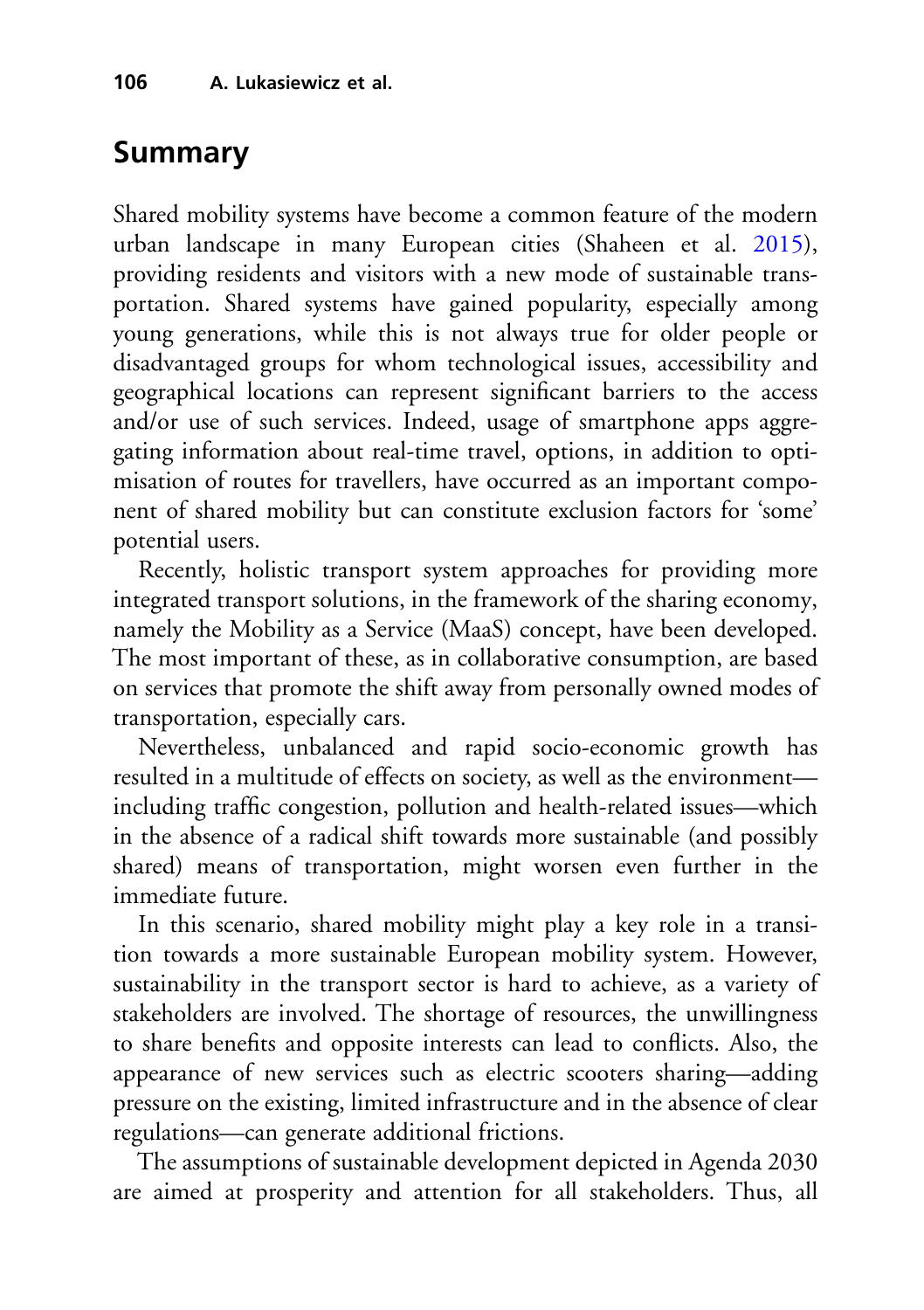parts involved in the process of creating new business models in shared mobility should be considered and possibly satisfied.

The COVID-19 pandemic exacerbated some issues and limitations to the achievement of sustainable development goals connected to the transport sector and mobility in particular, and because of the many restrictions introduced in order to limit the spread of the diseases, a factual shift away from personally owned modes of transportation and towards mobility provided as a service might be compromised. The general indication to significantly reduce movements as well as keep social distance, in particular, does not match the assumptions of sharing mobility, especially in the case of car-sharing, trip sharing schemes. That is why there has been a big drop in using shared modes of transportation, real-time ride-sharing has significantly diminished, and the industry has very quickly lost both passengers and profits (Andersson et al. [2020\)](#page-18-0).

The dynamic and uncertainty of the current situation indicate, therefore, a further transition. Notwithstanding, by strengthening multimodal and complementary integration with public transport, shared mobility service markets could be significantly revived. The main goal is to reduce the production of pollution and traffic congestion while increasing health and well-being. Sharing mobility, using fewer vehicles to move the same number of users can equally contribute to reaching these goals.

## **References**

- <span id="page-18-0"></span>Andersson, Lennart, Andreas Gläfke, Timo Möller, and Tobias Schneiderbauer. 2020. *Why Shared Mobility Is Poised to Make a Comeback after the Crisis*. Atlanta: McKinsey & Co. Accessed November 15, 2020. https://www.mck [insey.com/~/media/McKinsey/Industries/AutomotiveandAssembly/OurIns](https://www.mckinsey.com/~/media/McKinsey/Industries/Automotive%20and%20Assembly/Our%20Insights/Why%20shared%20mobility%20is%20poised%20to%20make%20a%20comeback%20after%20the%20crisis/Why-shared-mobility-is-poised-to-make-a-comeback-after-the-crisis-vF.pdf?shouldIndex=false) ights/Whysharedmobilityispoisedtomakeacomebackafterthecrisis/Why-sha red-mobility-is-poised-to-make-a-comeback-after-the-crisis-vF.pdf?should Index=false.
- <span id="page-18-1"></span>Articonf. 2020. 'How COVID-19 Affects Carsharing? Ridesharing Business [Post-Pandemic.' Accessed November 15, 2020.](https://articonf.eu/how-covid-19-affects-carsharing/) https://articonf.eu/howcovid-19-affects-carsharing/.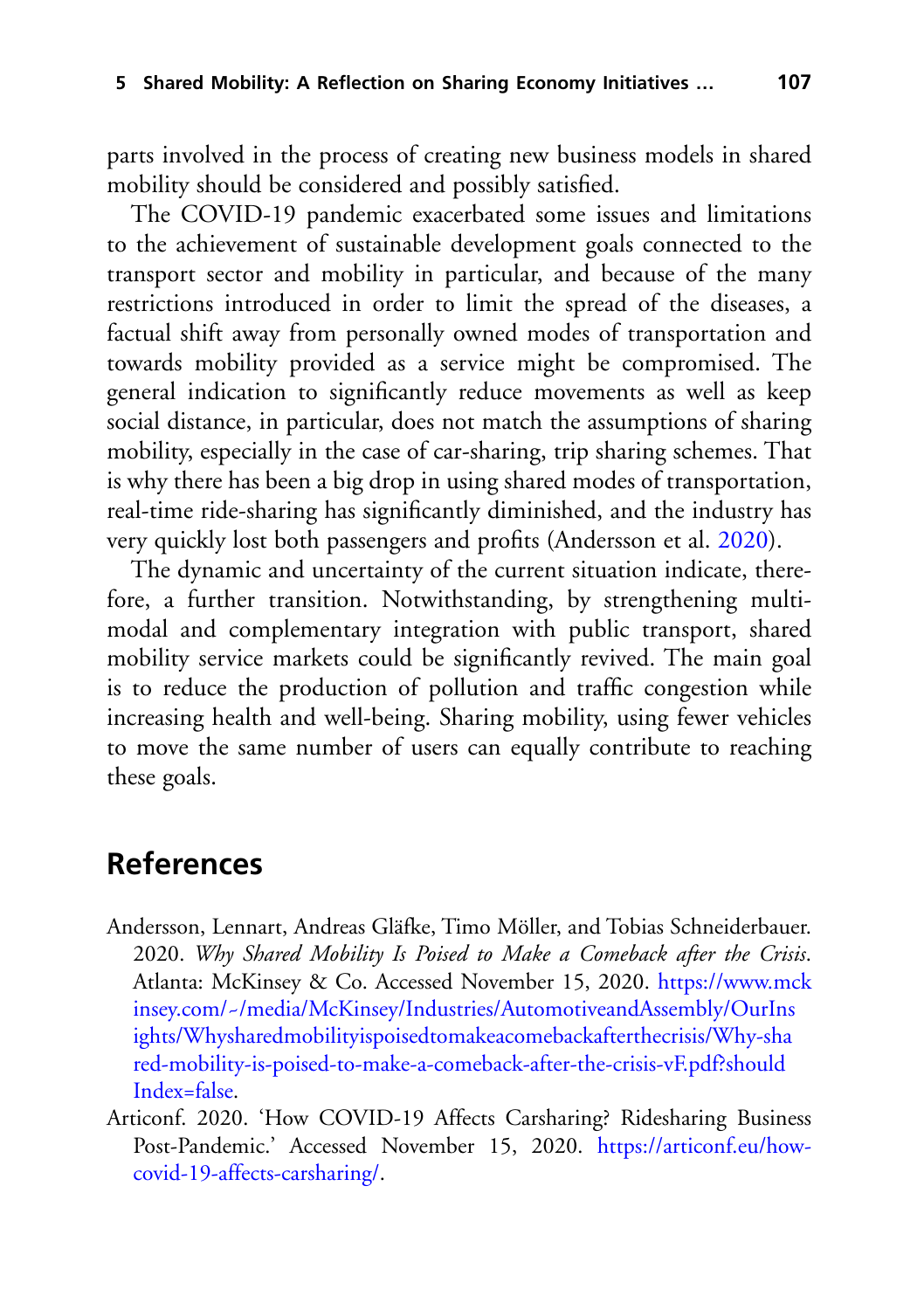- <span id="page-19-7"></span>Baltova, Stela, and Albena Vutsova. 2021. 'Setting the Stage of the Sharing Economy: The Case of Bulgaria.' In *The Collaborative Economy in Action: European Perspectives*, edited by Andrzej Klimczuk, Vida Česnuitytė, and Gabriela Avram. Limerick, Ireland: University of Limerick.
- <span id="page-19-8"></span>Barbezieux, Philippe, and Camille Herody. 2019. 'Rapport Au Premier Ministre Sur l'économie Collaborative. Mission Confiée à Pascal Terrasse Député de l'Ardeche.' Hôtel de Matignon. Accessed March 15, 2021. [https://www.gouvernement.fr/sites/default/files/document/document/2016/](https://www.gouvernement.fr/sites/default/files/document/document/2016/02/08.02.2016_rapport_au_premier_ministre_sur_leconomie_collaborative.pdf) 02/08.02.2016\_rapport\_au\_premier\_ministre\_sur\_leconomie\_collabora tive.pdf.
- <span id="page-19-6"></span>BCS (Bundesverband CarSharing). 2019. *CarSharing in Deutschland Jahresbericht [Annual Report] 2018/19*. Berlin: Bundesverband CarSharing e.V.
- <span id="page-19-4"></span>Bettega, Mela, Raul Masu, and Alves Pereira Diogo, Vera Lúcia. 2021. 'Collaborative Economy in Portugal: The Recent Evolution.' In *The Collaborative Economy in Action: European Perspectives*, edited by Andrzej Klimczuk, Vida Česnuitytė, and Gabriela Avram. Limerick, Ireland: University of Limerick.
- <span id="page-19-3"></span>Bucsky, Péter. 2020. 'Modal Share Changes Due to COVID-19: The Case of Budapest.' *Transportation Research Interdisciplinary Perspectives* vol. [8: 100141. Accessed May 10, 2021.](https://doi.org/10.1016/j.trip.2020.100141) https://doi.org/10.1016/j.trip.2020. 100141.
- <span id="page-19-5"></span>Ćirić, Maja, Svetlana Ignjatijević, Aleksandra Fedajev, Marija Panić, Dejan Sekulić, Tanja Stanišić, Miljan Leković, and Sanela Arsić. 2021. 'Serbia: Sharing Economy as a New Market Trend and Business Model.' In *The Collaborative Economy in Action: European Perspectives*, edited by Andrzej Klimczuk, Vida Česnuitytė, and Gabriela Avram. Limerick, Ireland: University of Limerick.
- <span id="page-19-1"></span>CIVITAS (Cleaner and Better Transport in Cities). 2016. *Smart Choices for Cities. Cities towards Mobility 2.0: Connect, Share and Go!* Porto: CIVITAS Initiative.
- <span id="page-19-0"></span>Crozet, Yves, Georgina Santos, and Jean Coldefy. 2019. *Shared Mobility, MaaS and the Regulatory Challenges of Urban Mobility*. Brussels: Centre on Regulation in Europe CERRE. Accessed March 8, 2021. https://cerre.eu/wp-con [tent/uploads/2020/07/190827\\_CERRE\\_MaaS\\_FinalReport.pdf.](https://cerre.eu/wp-content/uploads/2020/07/190827_CERRE_MaaS_FinalReport.pdf)
- <span id="page-19-2"></span>Elkington, John Brett. 1999. *Cannibals with Forks: The Triple Bottom Line of Sustainability*. *New Society Publishers*[. Oxford: Capstone Publishing.https://](https://doi.org/10.1002/tqem.3310080106) doi.org/10.1002/tqem.3310080106.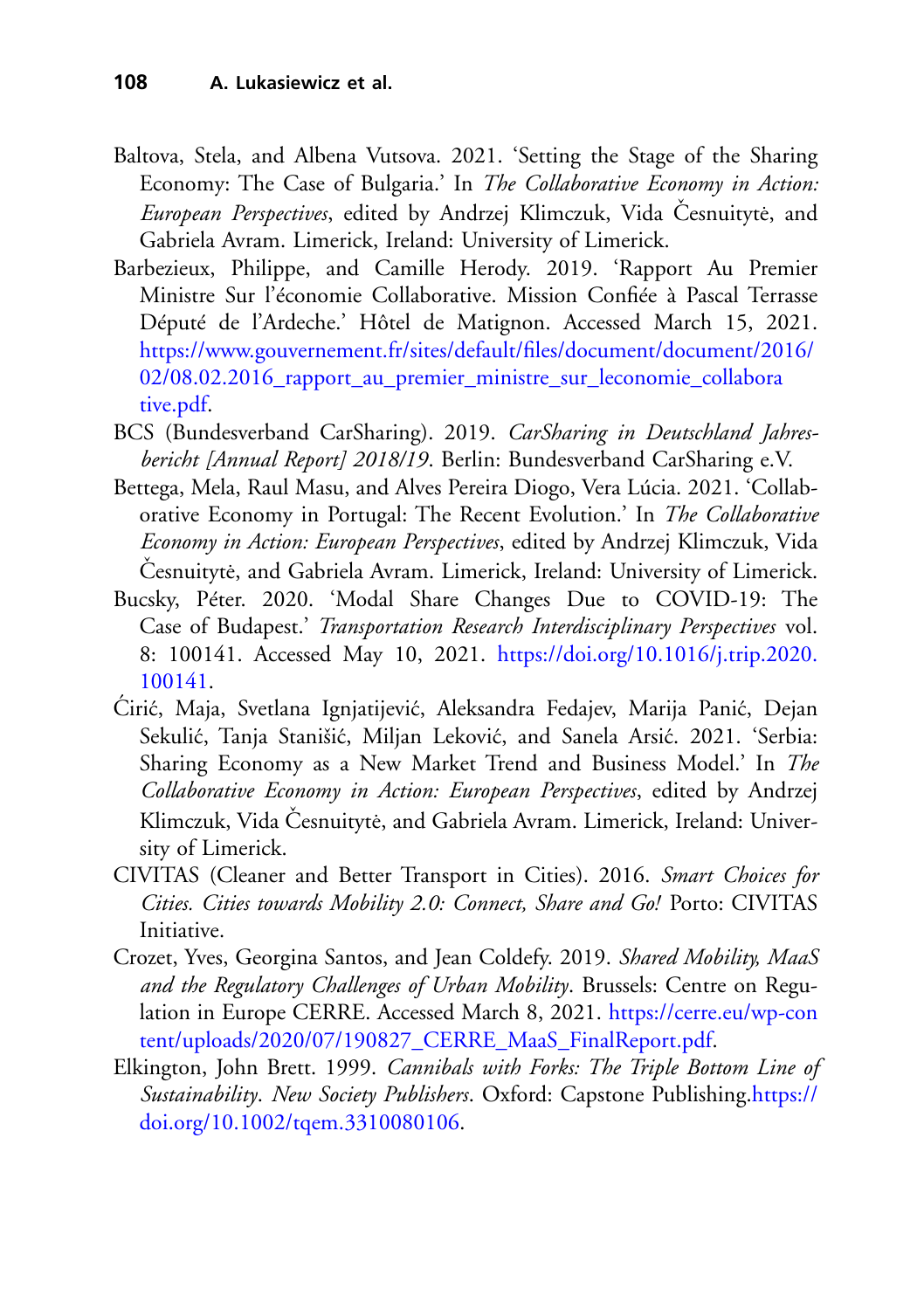- <span id="page-20-7"></span>Eltis. 2020. 'Overview of Policy Relating to E-Scooters in European Countries.' 2020. [https://www.eltis.org/resources/case-studies/overview-policy-rel](https://www.eltis.org/resources/case-studies/overview-policy-relating-e-scooters-european-countries) ating-e-scooters-european-countries.
- <span id="page-20-0"></span>European Commission. 2016. 'A European Agenda for the Collaborative Economy.' COM(2016) 356 final. *Communication from the Commission to the European Parliament, the European Economic and Social Committee of the Regions*. Accessed November 15, 2020. Brussels: European Commission. [https://ec.europa.eu/docsroom/documents/16881/attach](https://ec.europa.eu/docsroom/documents/16881/attachments/2/translations/en/renditions/pdf) ments/2/translations/en/renditions/pdf.
- <span id="page-20-3"></span>European Commission. 2019. *Transport in the European Union Current Trends and Issues*. Brussels: European Commission, Directorate-General Mobility and Transport. Accessed November 15, 2020. https://ec.europa.eu/transp [ort/sites/transport/files/2019-transport-in-the-eu-current-trends-and-issues.](https://ec.europa.eu/transport/sites/transport/files/2019-transport-in-the-eu-current-trends-and-issues.pdf) pdf.
- <span id="page-20-6"></span>European Commission. 2020. 'Walking and Cycling as Transport Modes | Mobility and Transport.' Accessed November 15, 2020. https://ec.europa. [eu/transport/road\\_safety/specialist/knowledge/pedestrians/pedestrians\\_and\\_](https://ec.europa.eu/transport/road_safety/specialist/knowledge/pedestrians/pedestrians_and_cyclists_unprotected_road_users/walking_and_cycling_as_transport_modes_en) cyclists\_unprotected\_road\_users/walking\_and\_cycling\_as\_transport\_mod es\_en.
- <span id="page-20-4"></span>Eurostat. 2020a. *Eurostat Regional Yearbook*. Luxembourg: Publications Office [of the European Union. Accessed March 8, 2021.](https://doi.org/10.2785/98733) https://doi.org/10.2785/ 98733.
- <span id="page-20-5"></span>Eurostat. 2020b. 'Transport Statistics at Regional Level.' Statistics Explained. Accessed March 8, 2021. [https://ec.europa.eu/eurostat/statisticsexplained/.](https://ec.europa.eu/eurostat/statisticsexplained/)
- <span id="page-20-1"></span>Freeman, R. Edward. 1984. *Strategic Management: A Stakeholder Approach*. Boston: Pitman.
- <span id="page-20-2"></span>Freeman, R. Edward, Jeffrey S. Harrison, Andrew C. Wicks, Bidhan L. Parmar, and Simon de Colle. 2010. *Stakeholder Theory: The State of the Art.* Cambridge: Cambridge University Press.
- <span id="page-20-9"></span>Garcia-Teruel, Rosa M. 2021. 'An Introduction to the Collaborative Economy in Spain.' In *The Collaborative Economy in Action: European Perspectives*, edited by Andrzej Klimczuk, Vida Česnuitytė, and Gabriela Avram. Limerick, Ireland: University of Limerick.
- <span id="page-20-8"></span>Halvorsen, Trond, Christoph Lutz, and Johan Barstad. 2021. 'The Sharing Economy in Norway: Emerging Trends and Debates.' In *The Collaborative Economy in Action: European Perspectives*, edited by Andrzej Klimczuk, Vida Česnuitytė, and Gabriela Avram. Limerick, Ireland: University of Limerick.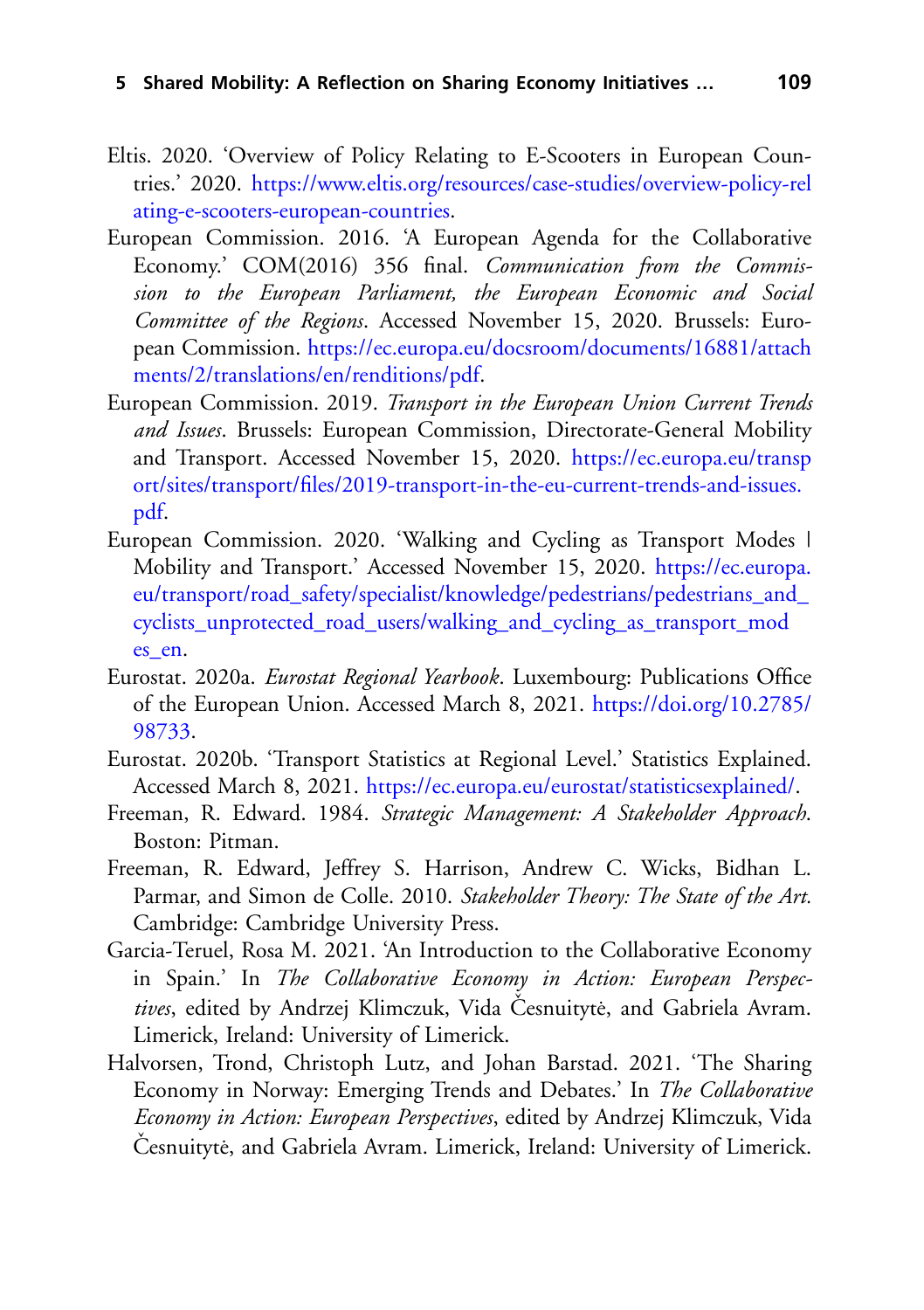- <span id="page-21-8"></span>Institut Montaigne. 2019. 'Travailleurs Des Plateformes: Liberté Oui, Protection Aussi.' Paris: Institut Montaigne. Accessed March 8, 2021. https:// [www.institutmontaigne.org/ressources/pdfs/publications/travailleurs-des-pla](https://www.institutmontaigne.org/ressources/pdfs/publications/travailleurs-des-plateformes-liberte-oui-protection-aussi-rapport.pdf) teformes-liberte-oui-protection-aussi-rapport.pdf.
- <span id="page-21-6"></span>Karlsson, Emil. 2019. 'Transforming the 'Uber-Model' into a Cooperative.' COST Action Sharing and Caring, Short Stories. Accessed March 8, 2021. [http://sharingandcaring.eu/case-study/transforming-uber-model](http://sharingandcaring.eu/case-study/transforming-uber-model-cooperative)cooperative.
- <span id="page-21-3"></span>Klimczuk, Andrzej, Vida Česnuitytė, and Gabriela Avram, eds. 2021. The *Collaborative Economy in Action: European Perspectives.* Limerick, Ireland: University of Limerick.
- <span id="page-21-5"></span>Lanamaki, Arto. 2018. 'Uber in Helsinki, Finland, after the Deregulation in July 2018.' COST Action Sharing and Caring, Short Stories. Accessed March 8, 2021. [http://sharingandcaring.eu/case-study/uber-hel](http://sharingandcaring.eu/case-study/uber-helsinki-finland-after-deregulation-july-2018) sinki-finland-after-deregulation-july-2018.
- <span id="page-21-7"></span>Lewkowicz, Myriam. 2021. 'France: An Ecosystem Favourable to the Development of the Sharing Economy.' In *The Collaborative Economy in Action: European Perspectives*, edited by Andrzej Klimczuk, Vida Česnuitytė, and Gabriela Avram. Limerick, Ireland: University of Limerick.
- <span id="page-21-1"></span>Litman, Todd. 2021. 'Developing Indicators for Sustainable and Livable Transport Planning.' Victoria Transport Policy Institute. Accessed March 8, 2021. [http://www.vtpi.org/wellmeas.pdf.](http://www.vtpi.org/wellmeas.pdf)
- <span id="page-21-9"></span>Lozzi, Giacomo, Maria Rodrigues, Edoardo Marcucci, Tharsis Teoh, Valerio Gatta, and Valerio Pacelli. 2020. *Research for TRAN Committee: COVID-19 and Urban Mobility: Impacts and Perspectives*. Brussels: European Parliament, Policy Department for Structural and Cohesion Policies. Accessed November 15, 2020. https://www.europarl.europa.eu/thinktank/ [en/document.html?reference=IPOL\\_IDA\(2020\)652213.](https://www.europarl.europa.eu/thinktank/en/document.html%3Freference%3DIPOL_IDA(2020)652213)
- <span id="page-21-4"></span>Lukasiewicz, Agnieszka, and Aleksandra Nadolska. 2021. 'Poland: Country Report on the Sharing Economy.' In *The Collaborative Economy in Action: European Perspectives*, edited by Andrzej Klimczuk, Vida Česnuitytė, and Gabriela Avram. Limerick, Ireland: University of Limerick.
- <span id="page-21-0"></span>Machado, Cláudia A. Soares, Nicolas Patrick Marie de Salles Hue, Fernando Tobal Berssaneti, and José Alberto Quintanilha. 2018. 'An Overview of Shared Mobility.' *[Sustainability \(Switzerland\)](https://doi.org/10.3390/su10124342)* 10 (12): 1–21. https://doi.org/ 10.3390/su10124342.
- <span id="page-21-2"></span>MarketsandMarkets Research Private Ltd. 2020 'COVID-19 Impact on Ride Sharing Market by Service Type, Data Service, and Region: Forecast to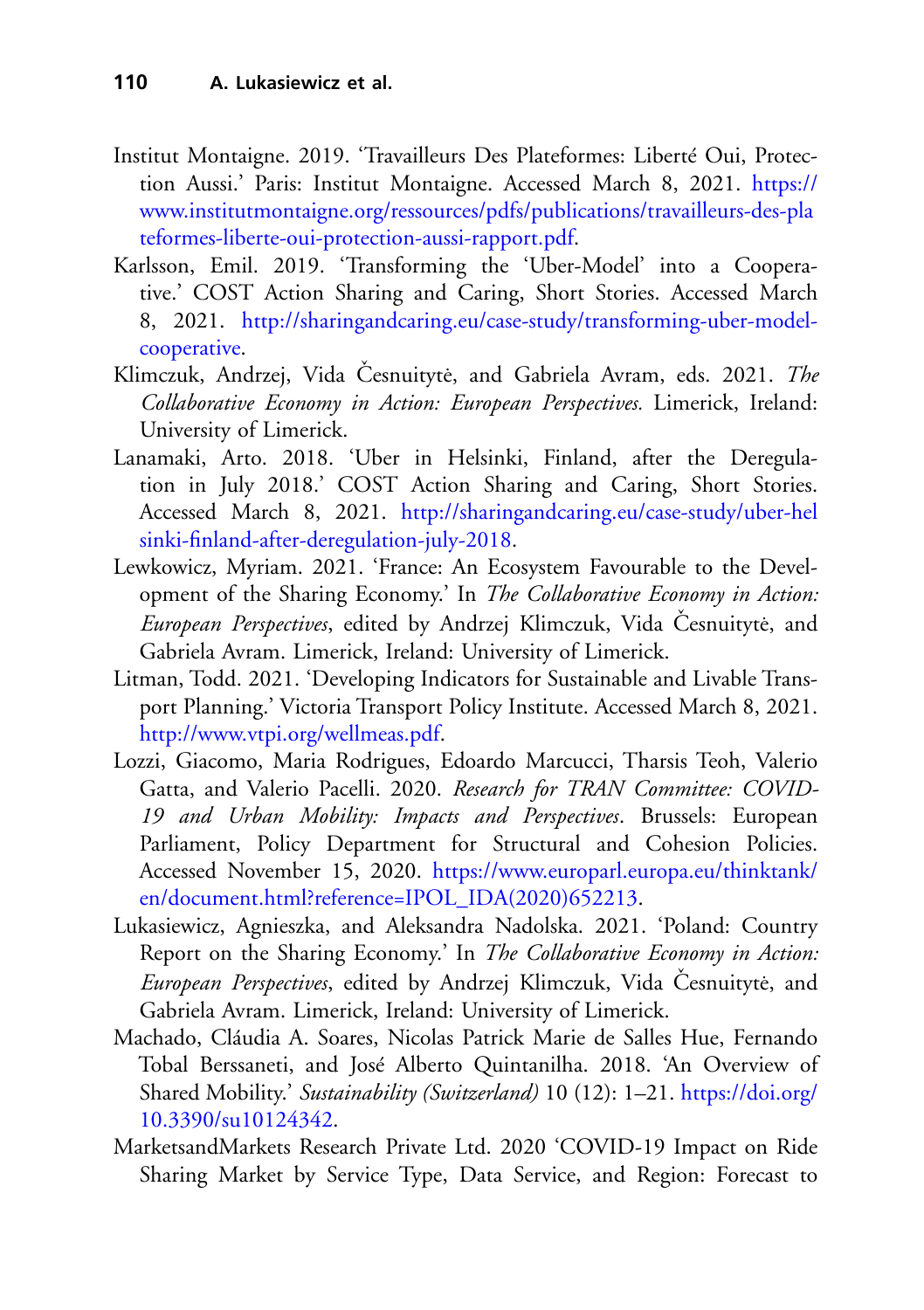2021.' Accessed November 15, 2020. https://www.marketsandmarkets.com/ [Market-Reports/covid-19-impact-on-ride-sharing-market-15098676.html.](https://www.marketsandmarkets.com/Market-Reports/covid-19-impact-on-ride-sharing-market-15098676.html)

- <span id="page-22-6"></span>Meddin, Russell, Paul DeMaio, Oliver O'Brien, Renata Rabello, Chumin Yu, Jess Seamon, Thiago Benicchio, Deng Han, and Jacob Mason. 2020. 'The [Meddin Bike-Sharing World Map.' Accessed November 15, 2020.](http://bikesharingworldmap.com/) http:// bikesharingworldmap.com/.
- <span id="page-22-2"></span>Mitrović Dankulov, Marija, Maria Del Mar Alonso-Almeida, Fariya Sharmeen, and Agnieszka Lukasiewicz. 2020. 'Social Networks Theory: Definitions and Practice.' In *Digital Social Networks and Travel Behaviour in Urban Environments*, edited by Pnina O. Plaut and Dalit Shach-Pinsly, 7–26. Milton Park, [Abingdon, Oxon; New York, NY: Routledge.](https://doi.org/10.4324/9780429488719) https://doi.org/10.4324/978 0429488719.
- <span id="page-22-7"></span>Mobility Foresights. 2020. 'E Scooter Sharing Market 2019–2024.' Accessed December 15, 2020. [https://mobilityforesights.com/product/scooter-sha](https://mobilityforesights.com/product/scooter-sharing-market-report/) ring-market-report/.
- <span id="page-22-5"></span>Movmi. 2019. 'Car-Sharing Industry: Carsharing Market & Growth 2019.' 2019. Accessed December 15, 2020. [https://movmi.net/carsharing-market](https://movmi.net/carsharing-market-growth-2019/)growth-2019/.
- <span id="page-22-8"></span>Munzarova, Simona. 2019. 'Electric Scooter Sharing: LIME in the Czech Republic.' COST Action Sharing and Caring, Short Stories. 2019. Accessed December 15, 2020. [http://sharingandcaring.eu/case-study/electric-scooter](http://sharingandcaring.eu/case-study/electric-scooter-sharing-lime-czech-republic)sharing-lime-czech-republic.
- <span id="page-22-4"></span>Rodenbach, Johannes, Jeffrey Mathis, Andrea Chicco, Marco Diana, Johannes Rodenbach Marco Diana, Peter Wells, and Stefano Beccaria. 2018. 'Car Sharing in Europe: A Multidimensional Classification and Inventory.' Deliverable D2.1, Research and Innovation action H2020-MG-2016–2017, *Shared Mobility Opportunities and Challenges foR European Cities.* Torino. Accessed March 8, 2021. [http://stars-h2020.eu/wp-content/uploads/2019/](http://stars-h2020.eu/wp-content/uploads/2019/06/STARS-D2.1.pdf) 06/STARS-D2.1.pdf.
- <span id="page-22-1"></span>Santos, Georgina. 2018. 'Sustainability and Shared Mobility Models.' *Sustainability* 10 (3194): 1–13. [https://doi.org/10.3390/su10093194.](https://doi.org/10.3390/su10093194)
- <span id="page-22-3"></span>Schiller, Thomas, Julia Scheidl, and Thomas Pottebaum. 2017. 'Car Sharing in Europe: Business Models, National Variations and Upcoming Disruptions.' *Monitor Deloitte*, no. 6: 1–8. Accessed March 15, 2021. https://www2. [deloitte.com/content/dam/Deloitte/de/Documents/consumer-industrial-pro](https://www2.deloitte.com/content/dam/Deloitte/de/Documents/consumer-industrial-products/CIP-Automotive-Car-Sharing-in-Europe.pdf) ducts/CIP-Automotive-Car-Sharing-in-Europe.pdf.
- <span id="page-22-0"></span>Shaheen, Susan, Nelson Chan, Apaar Bansal, and Adam Cohen. 2015. *Shared Mobility: A Sustainability & Technologies Workshop: Definitions, Industry*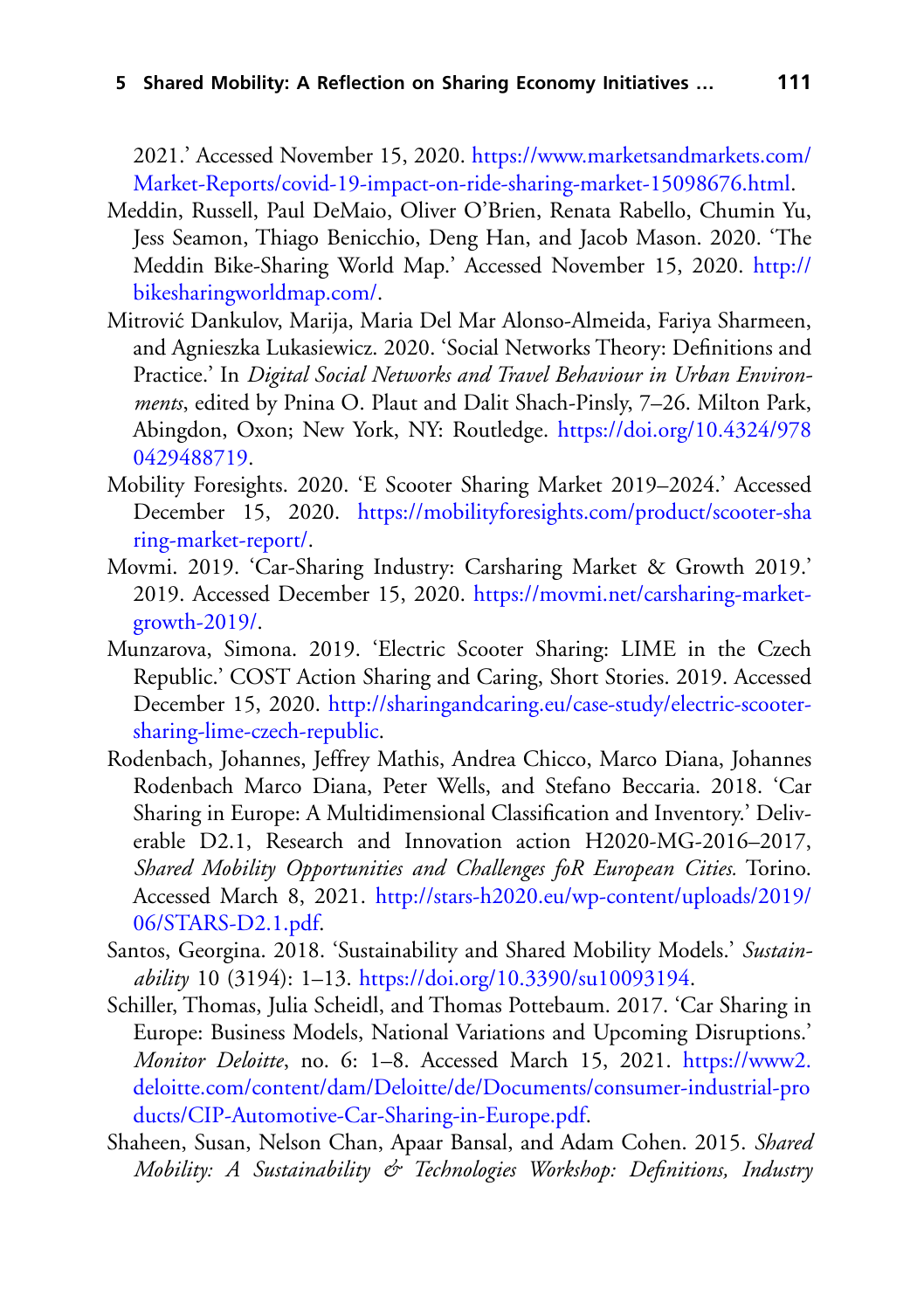*Developments, and Early Understanding*. Berkley, CA: University of California. Accessed March 15, 2021. [https://escholarship.org/content/qt2f61](https://escholarship.org/content/qt2f61q30s/qt2f61q30s.pdf) q30s/qt2f61q30s.pdf.

- <span id="page-23-5"></span>Sharing and Caring COST Action CA16121. 2020. 'Short Stories.' Accessed November 15, 2020. [http://sharingandcaring.eu/short-stories.](http://sharingandcaring.eu/short-stories)
- <span id="page-23-6"></span>Simonovits, Bori, Anikó Bernát, and Bálint Balázs. 2021. 'The Fragile Landscape of the Sharing Economy in Hungary.' In *The Collaborative Economy in Action: European Perspectives*, edited by Andrzej Klimczuk, Vida Česnuitytė, and Gabriela Avram. Limerick, Ireland: University of Limerick.
- <span id="page-23-0"></span>Standing, Craig, Susan Standing, and Sharon Biermann. 2019. 'The Implications of the Sharing Economy Fortransport.' *Transport Reviews* 39 (2): 226–42. [https://doi.org/10.1080/01441647.2018.1450307.](https://doi.org/10.1080/01441647.2018.1450307)
- <span id="page-23-8"></span>Tetrevova, Libena. 2021. 'The Sharing Economy in Practice in the Czech Republic: A Small Post-Communist Economy.' In *The Collaborative Economy in Action: European Perspectives*, edited by Andrzej Klimczuk, Vida Česnuitytė, and Gabriela Avram. Limerick, Ireland: University of Limerick.
- <span id="page-23-3"></span>United Nations. 2016. *Mobilising Sustainable Transport for Development. Analysis and Policy Recommendations from the United Nations Secretary-General's High-Level Advisory Group on Sustainable Transport.* New York, NY: United Nations. [https://doi.org/10.18356/2c1884f4-en.](https://doi.org/10.18356/2c1884f4-en)
- <span id="page-23-2"></span>UNPF (United Nations Population Fund). 2015. *Transforming Our World: The 2030 Agenda for Sustainable Development*. *A/RES/70/1*. New York: United Nations Population Fund. Accessed November 15, 2020. [https://www.unfpa.org/sites/default/files/resource-pdf/Resolution\\_A\\_](https://www.unfpa.org/sites/default/files/resource-pdf/Resolution_A_RES_70_1_EN.pdf) RES 70\_1\_EN.pdf.
- <span id="page-23-7"></span>Valerio, Stefano, Monica Postiglione, Venere Stefania Sanna, Chiara Bassetti, and Giulia Priora. 2021. 'Italian Style: Legislative Developments in Accommodation, Mobility, Food, Delivery, and Transport in Italy's Collaborative and Sharing Economy.' In *The Collaborative Economy in Action: European* Perspectives, edited by Andrzej Klimczuk, Vida Česnuitytė, and Gabriela Avram. Limerick, Ireland: University of Limerick. Forthcoming.
- <span id="page-23-4"></span>Wikipedia. 2020. 'List of Bicycle-Sharing Systems.' Accessed November 15, 2020. [https://en.wikipedia.org/wiki/List\\_of\\_bicycle-sharing\\_systems.](https://en.wikipedia.org/wiki/List_of_bicycle-sharing_systems)
- <span id="page-23-1"></span>World Commission on Environment and Development. 1987. *Our Common Future*. New York: United Nations. Accessed February 7, 2021. [https://sustainabledevelopment.un.org/content/documents/5987our](https://sustainabledevelopment.un.org/content/documents/5987our-common-future.pdf)common-future.pdf.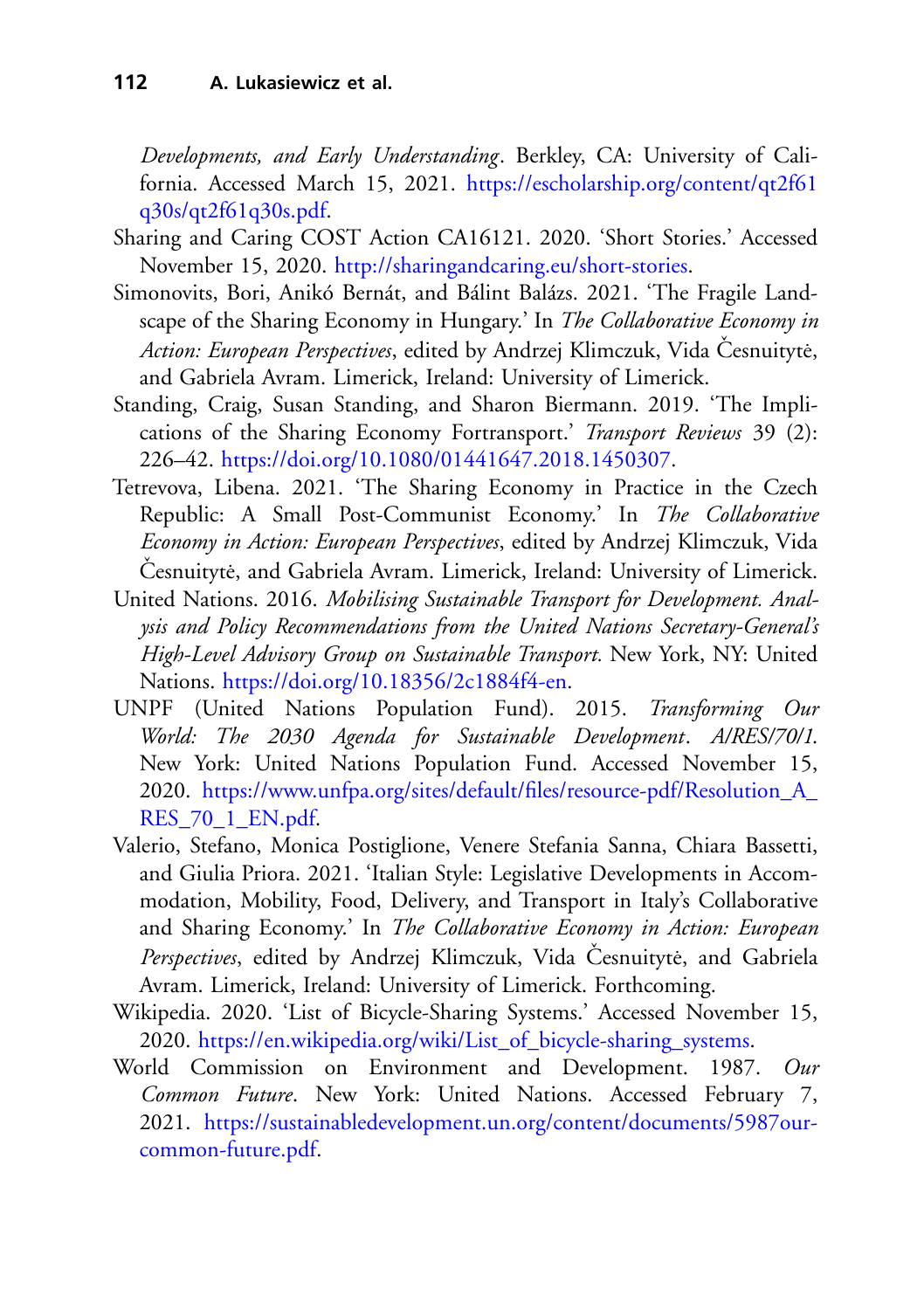- <span id="page-24-0"></span>Završnik, Aleš, Katja Simončič, Manja Kitek Kuzman, and Tomaž Kušar. 2021. 'A Snapshot of Slovenia's Collaborative Economy.' In *The Collaborative Economy in Action: European Perspectives*, edited by Andrzej Klimczuk, Vida Česnuitytė, and Gabriela Avram. Limerick, Ireland: University of Limerick.
- <span id="page-24-1"></span>Zehle, Soenke, Hannes Käfer, Julia Hartnik, and Michael Schmitz. 2021. 'Germany: Co-creating Cooperative and Sharing Economies.' In *The Collaborative Economy in Action: European Perspectives*, edited by Andrzej Klimczuk, Vida Česnuitytė, and Gabriela Avram. Limerick, Ireland: University of Limerick.

#### **Suggested Readings**

- Cohen, Boyd, and Jan Kietzmann. 2014. 'Ride On! Mobility Business Models for the Sharing Economy.' *Organization & Environment* 27 (3): 279–296.
- Nail, Thomas. 2018. *The Ontology of Motion*. Edinburgh: Edinburgh University Press. [https://doi.org/10.1215/10418385-438298.](https://doi.org/10.1215/10418385-438298)
- Sassen, Saskia. 2014. *Expulsions: Brutality and Complexity in the Global Economy*. Cambridge, MA: Harvard University Press.
- Vaughan, Robert, and Raphael Daverio. 2017. *Assessing the Size and Presence of the Collaborative Economy in Europe*. Brussels: European Commission, Directorate-General for Internal Market, Industry, Entrepreneurship and SMEs. [https://doi.org/10.2873/971404.](https://doi.org/10.2873/971404)

#### **Relevant Websites**

CIVITAS (Cleaner and Better Transport in Cities): [https://civitas-initiative.eu.](https://civitas-initiative.eu) E[uropean Commission webpage about the urban mobility issues.](https://ec.europa.eu/transport/themes/urban/urban_mobility_en) https://ec.eur opa.eu/transport/themes/urban/urban\_mobility\_en.

The European Cyclists' Federation (ECF): [https://ecf.com/topics/bike-sharing.](https://ecf.com/topics/bike-sharing) World Transit Research: [https://www.worldtransitresearch.info.](https://www.worldtransitresearch.info)